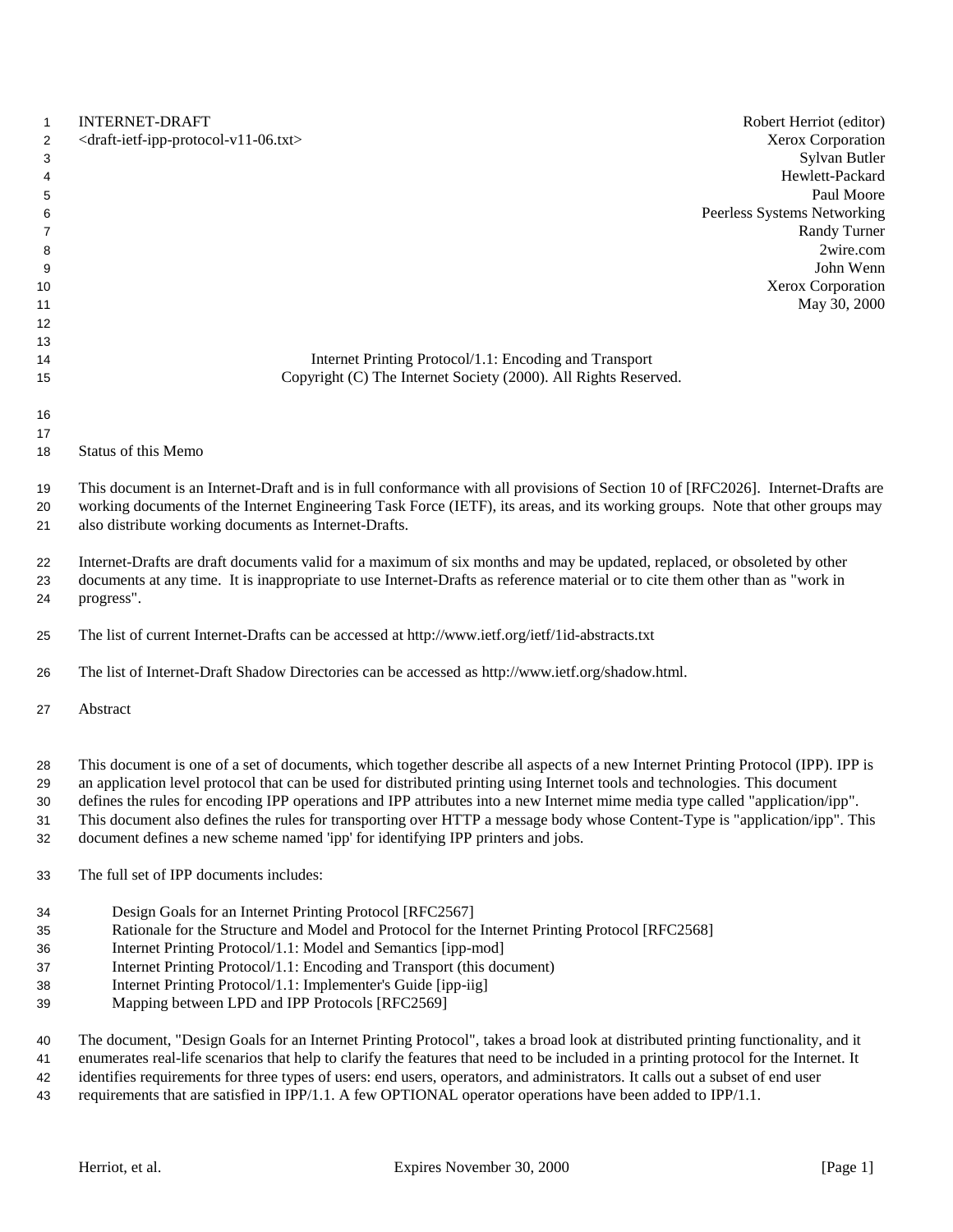- The document, "Rationale for the Structure and Model and Protocol for the Internet Printing Protocol", describes IPP from a high
- level view, defines a roadmap for the various documents that form the suite of IPP specification documents, and gives
- background and rationale for the IETF working group's major decisions.

 The document, "Internet Printing Protocol/1.1: Model and Semantics", describes a simplified model with abstract objects, their attributes, and their operations that are independent of encoding and transport. It introduces a Printer and a Job object. The Job object optionally supports multiple documents per Job. It also addresses security, internationalization, and directory issues.

- The document "Internet Printing Protocol/1.1: Implementer's Guide", gives advice to implementers of IPP clients and IPP objects.
- The document "Mapping between LPD and IPP Protocols" gives some advice to implementers of gateways between IPP and LPD (Line Printer Daemon) implementations.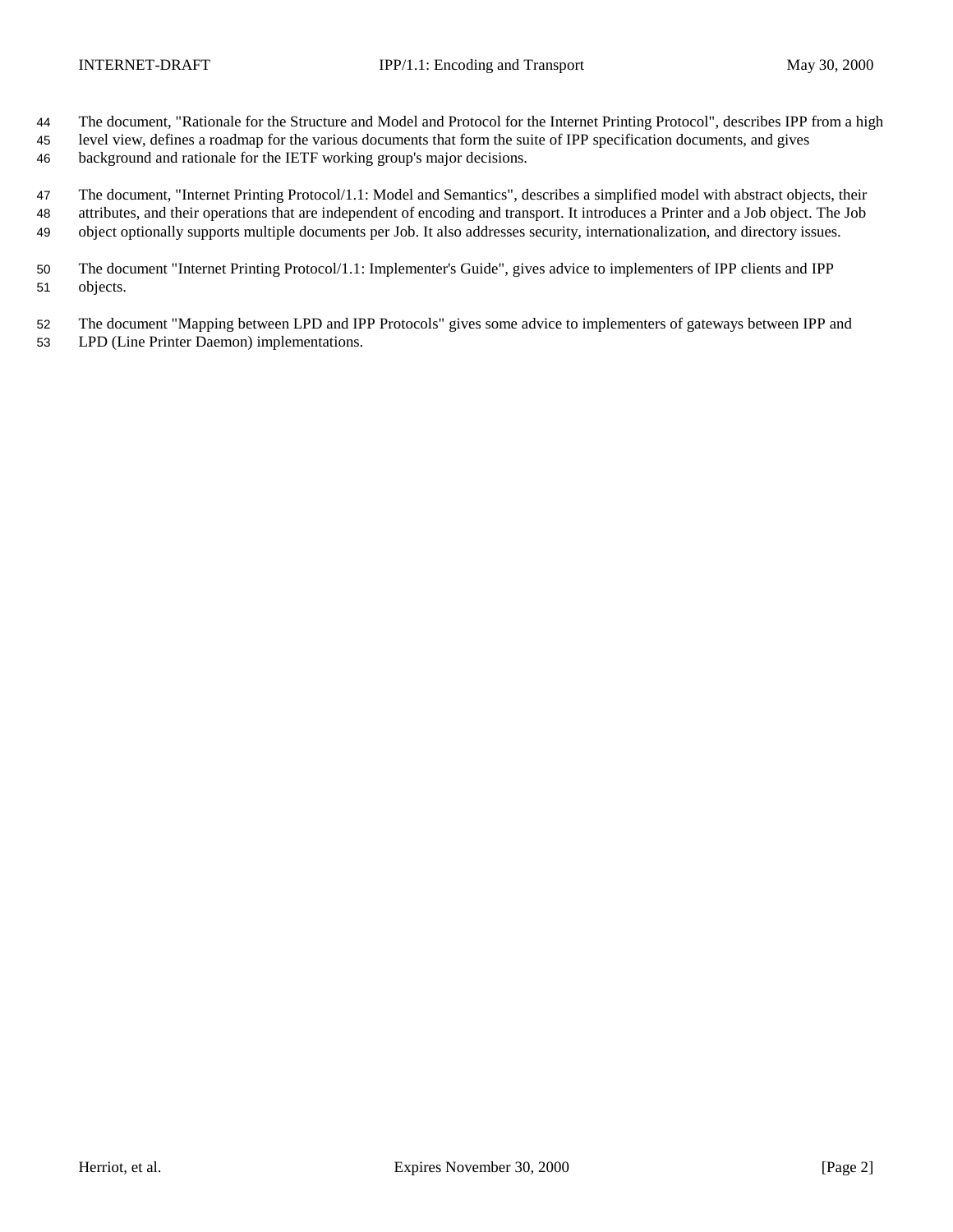## Table of Contents

| 55  | 1.  |              |  |  |  |  |
|-----|-----|--------------|--|--|--|--|
| 56  | 2.  |              |  |  |  |  |
| 57  | 3.  |              |  |  |  |  |
| 58  |     |              |  |  |  |  |
| 59  |     | 3.1.1        |  |  |  |  |
| 60  |     | 3.1.2        |  |  |  |  |
| 61  |     | 3.1.3        |  |  |  |  |
| 62  |     | 3.1.4        |  |  |  |  |
| 63  |     | 3.1.5        |  |  |  |  |
| 64  |     | 3.1.6        |  |  |  |  |
| 65  |     | 3.2          |  |  |  |  |
| 66  |     | 3.3          |  |  |  |  |
| 67  |     |              |  |  |  |  |
| 68  |     | 3.4.1        |  |  |  |  |
| 69  |     | 3.4.2        |  |  |  |  |
| 70  |     | 3.4.3        |  |  |  |  |
| 71  |     | 3.4.4        |  |  |  |  |
| 72  |     | 3.5 Tags     |  |  |  |  |
| 73  |     | 3.5.1        |  |  |  |  |
| 74  |     | 3.5.2        |  |  |  |  |
| 75  |     |              |  |  |  |  |
| 76  |     | 3.7          |  |  |  |  |
| 77  |     | 3.8          |  |  |  |  |
| 78  |     | 3.9          |  |  |  |  |
| 79  |     | 3.10 Data 15 |  |  |  |  |
| 80  | 4.  |              |  |  |  |  |
| 81  |     |              |  |  |  |  |
| 82  | 5.  |              |  |  |  |  |
| 83  | 6.  |              |  |  |  |  |
| 84  | 7.  |              |  |  |  |  |
| 85  | 8.  |              |  |  |  |  |
| 86  |     |              |  |  |  |  |
| 87  |     | 8.1.1        |  |  |  |  |
| 88  |     | 8.1.2        |  |  |  |  |
| 89  |     |              |  |  |  |  |
| 90  | 9.  |              |  |  |  |  |
| 91  |     | 9.1          |  |  |  |  |
|     |     | 9.2          |  |  |  |  |
| 92  | 10. |              |  |  |  |  |
| 93  | 11. |              |  |  |  |  |
| 94  |     |              |  |  |  |  |
| 95  | 12. |              |  |  |  |  |
| 96  |     |              |  |  |  |  |
| 97  |     |              |  |  |  |  |
| 98  |     |              |  |  |  |  |
| 99  |     |              |  |  |  |  |
| 100 |     |              |  |  |  |  |
| 101 |     |              |  |  |  |  |
| 102 |     |              |  |  |  |  |
| 103 |     |              |  |  |  |  |
| 104 |     |              |  |  |  |  |
| 105 | 14. |              |  |  |  |  |
| 106 | 15. |              |  |  |  |  |
| 107 | 16. |              |  |  |  |  |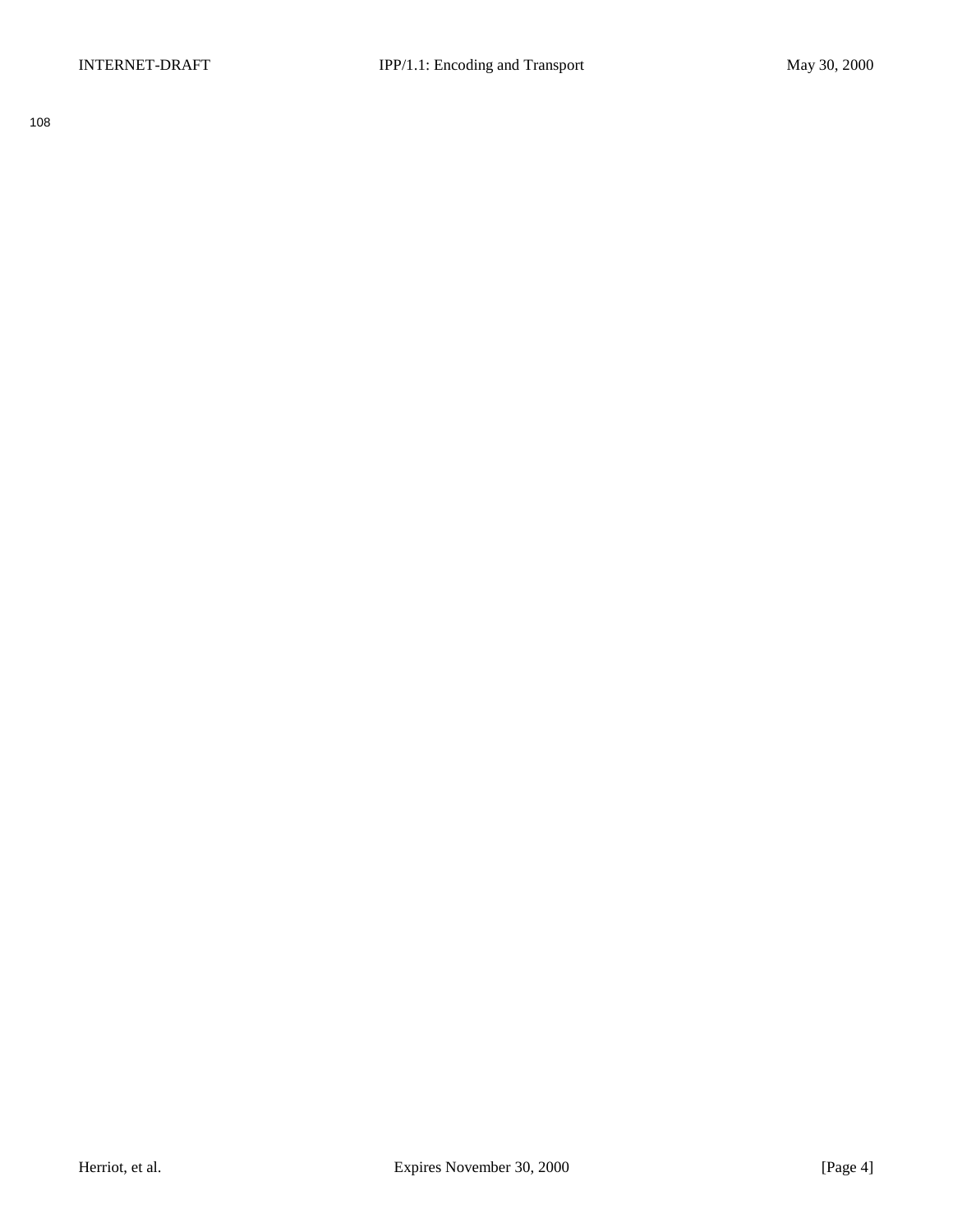# <span id="page-4-0"></span>**1. Introduction**

 This document contains the rules for encoding IPP operations and describes two layers: the transport layer and the operation layer.

 The transport layer consists of an HTTP/1.1 request or response. RFC 2616 [RFC2616] describes HTTP/1.1. This document specifies the HTTP headers that an IPP implementation supports.

The operation layer consists of a message body in an HTTP request or response. The document "Internet Printing Protocol/1.1:

Model and Semantics" [ipp-mod] defines the semantics of such a message body and the supported values. This document

 specifies the encoding of an IPP operation. The aforementioned document [ipp-mod] is henceforth referred to as the "IPP model document" or simply "model document."

Note: the version number of IPP (1.1) and HTTP (1.1) are not linked. They both just happen to be 1.1.

# **2. Conformance Terminology**

 The key words "MUST", "MUST NOT", "REQUIRED", "SHOULD", "SHOULD NOT", "RECOMMENDED", "MAY", and "OPTIONAL" in this document are to be interpreted as described in RFC 2119 [RFC2119].

# **3. Encoding of the Operation Layer**

 The operation layer is the message body part of the HTTP request or response and it MUST contain a single IPP operation request or IPP operation response. Each request or response consists of a sequence of values and attribute groups. Attribute groups consist of a sequence of attributes each of which is a name and value. Names and values are ultimately sequences of octets.

 The encoding consists of octets as the most primitive type. There are several types built from octets, but three important types are integers, character strings and octet strings, on which most other data types are built. Every character string in this encoding MUST be a sequence of characters where the characters are associated with some charset and some natural language. A character string MUST be in "reading order" with the first character in the value (according to reading order) being the first character in the encoding. A character string whose associated charset is US-ASCII whose associated natural language is US English is henceforth called a US-ASCII-STRING. A character string whose associated charset and natural language are specified in a request or response as described in the model document is henceforth called a LOCALIZED-STRING. An octet string MUST be in "IPP model document order" with the first octet in the value (according to the IPP model document order) being the first octet in the encoding. Every integer in this encoding MUST be encoded as a signed integer using two's-complement binary encoding with big-endian format (also known as "network order" and "most significant byte first"). The number of octets for an integer MUST be 1, 2 or 4, depending on usage in the protocol. Such one-octet integers, henceforth called SIGNED-BYTE, are used for the version-number and tag fields. Such two-byte integers, henceforth called SIGNED-SHORT are used for the operation-id, status-code and length fields. Four byte integers, henceforth called SIGNED-INTEGER, are used for value fields and the request-id.

The following two sections present the encoding of the operation layer in two ways:

- informally through pictures and description
- **formally through Augmented Backus-Naur Form (ABNF), as specified by RFC 2234 [RFC2234]**
- 
- An operation request or response MUST use the encoding described in these two sections.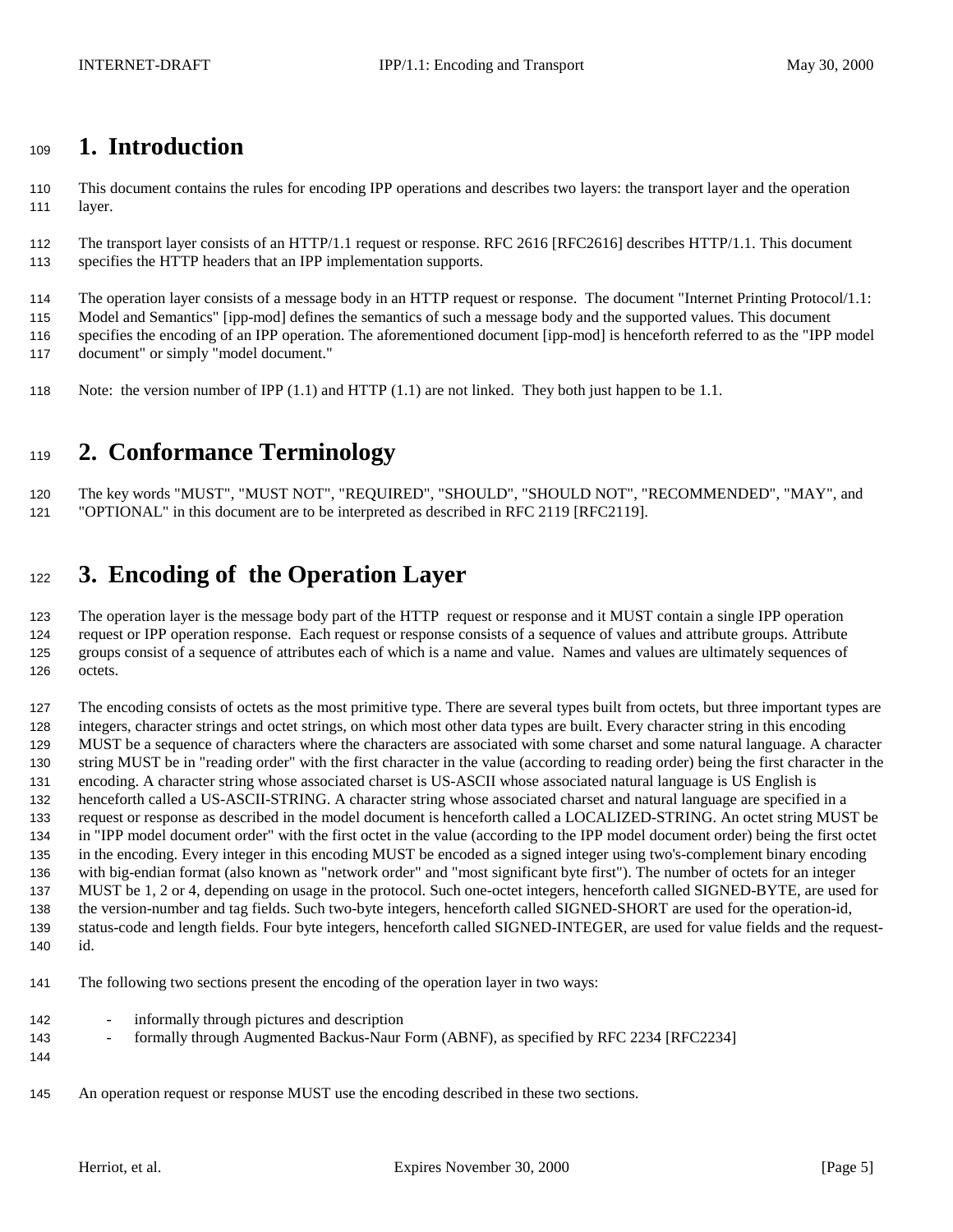## <span id="page-5-0"></span>**3.1 Picture of the Encoding**

#### **3.1.1 Request and Response**

An operation request or response is encoded as follows:

| 149                      |                                                        |                     |
|--------------------------|--------------------------------------------------------|---------------------|
| 150<br>151               | version-number                                         | 2 bytes - required  |
| 152<br>153<br>154<br>155 | operation-id (request)<br>or<br>status-code (response) | 2 bytes - required  |
| 156<br>157               | request-id                                             | 4 bytes - required  |
| 158<br>159               | attribute-group                                        | n bytes - 0 or more |
| 160                      | end-of-attributes-tag                                  | 1 byte - required   |
| 161<br>162<br>163        | data                                                   | q bytes - optional  |
|                          |                                                        |                     |

The first three fields in the above diagram contain the value of attributes described in section 3.1.1 of the Model document.

 The fourth field is the "attribute-group" field, and it occurs 0 or more times. Each "attribute-group" field represents a single group of attributes, such as an Operation Attributes group or a Job Attributes group (see the Model document). The IPP model

document specifies the required attribute groups and their order for each operation request and response.

 The "end-of-attributes-tag" field is always present, even when the "data" is not present. The Model document specifies for each operation request and response whether the "data" field is present or absent.

#### **3.1.2 Attribute Group**

Each "attribute-group" field is encoded as follows:

| 172 |                           |                         |
|-----|---------------------------|-------------------------|
| 173 | begin-attribute-group-tag | 1 byte                  |
| 174 |                           |                         |
| 175 | attribute                 | $p$ bytes $ -0$ or more |
| 176 |                           |                         |
| 177 |                           |                         |

 The "begin-attribute-group-tag" field marks the beginning of an "attribute-group" field and its value identifies the type of attribute group, e.g. Operations Attributes group versus a Job Attributes group. The "begin-attribute-group-tag" field also marks the end of the previous attribute group except for the "begin-attribute-group-tag" field in the first "attribute-group" field of a request or response. The "begin-attribute-group-tag" field acts as an "attribute-group" terminator because an "attribute-group" field cannot nest inside another "attribute-group" field.

An "attribute-group" field contains zero or more "attribute" fields.

Note, the values of the "begin-attribute-group-tag" field and the "end-of-attributes-tag" field are called "delimiter-tags".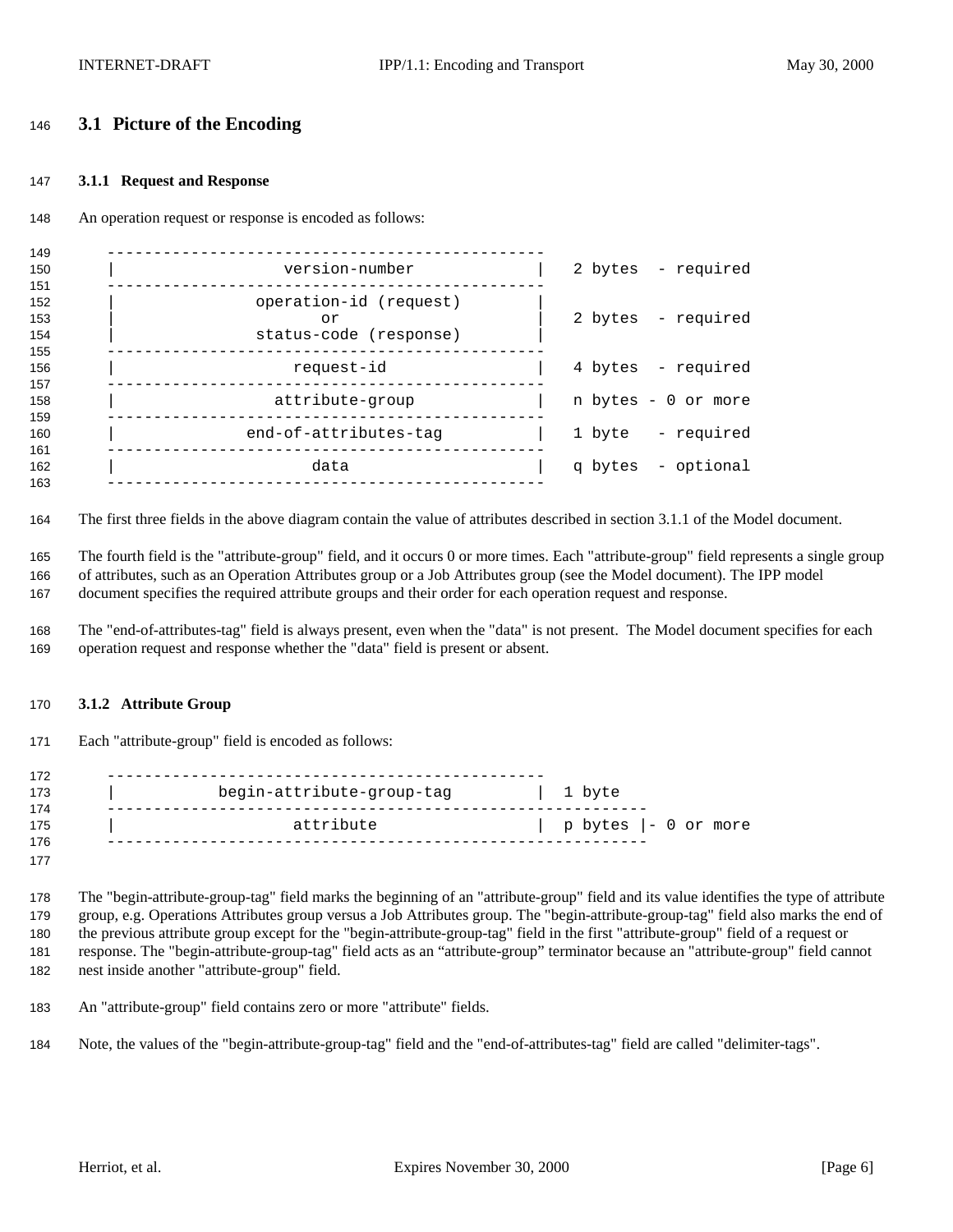#### <span id="page-6-0"></span>**3.1.3 Attribute**

An "attribute" field is encoded as follows:

| 187 |                          |                      |
|-----|--------------------------|----------------------|
| 188 | attribute-with-one-value | g bytes              |
| 189 |                          |                      |
| 190 | additional-value         | r bytes  - 0 or more |
| 191 |                          |                      |

 When an attribute is single valued (e.g. "copies" with value of 10) or multi-valued with one value (e.g. "sides-supported" with just the value 'one-sided') it is encoded with just an "attribute-with-one-value" field. When an attribute is multi-valued with n values (e.g. "sides-supported" with the values 'one-sided' and 'two-sided-long-edge'), it is encoded with an "attribute-with-one-value" field followed by n-1 "additional-value" fields.

#### **3.1.4 Picture of the Encoding of an Attribute-with-one-value**

| 198 |  | Each "attribute-with-one-value" field is encoded as follows: |  |  |  |
|-----|--|--------------------------------------------------------------|--|--|--|
|-----|--|--------------------------------------------------------------|--|--|--|

| 199 |                           |         |
|-----|---------------------------|---------|
| 200 | value-tag                 | 1 byte  |
| 201 |                           |         |
| 202 | name-length (value is u)  | 2 bytes |
| 203 |                           |         |
| 204 | name                      | u bytes |
| 205 |                           |         |
| 206 | value-length (value is v) | 2 bytes |
| 207 |                           |         |
| 208 | value                     | v bytes |
| 209 |                           |         |
|     |                           |         |

- An "attribute-with-one-value" field is encoded with five subfields:
- The "value-tag" field specifies the attribute syntax, e.g. 0x44 for the attribute syntax 'keyword'.
- The "name-length" field specifies the length of the "name" field in bytes, e.g. u in the above diagram or 15 for the name "sides-supported ".
- The "name" field contains the textual name of the attribute, e.g. "sides-supported".
- The "value-length" field specifies the length of the "value" field in bytes, e.g. v in the above diagram or 9 for the (keyword) value 'one-sided'.
- The "value" field contains the value of the attribute, e.g. the textual value 'one-sided'.

#### **3.1.5 Additional-value**

Each "additional-value" field is encoded as follows: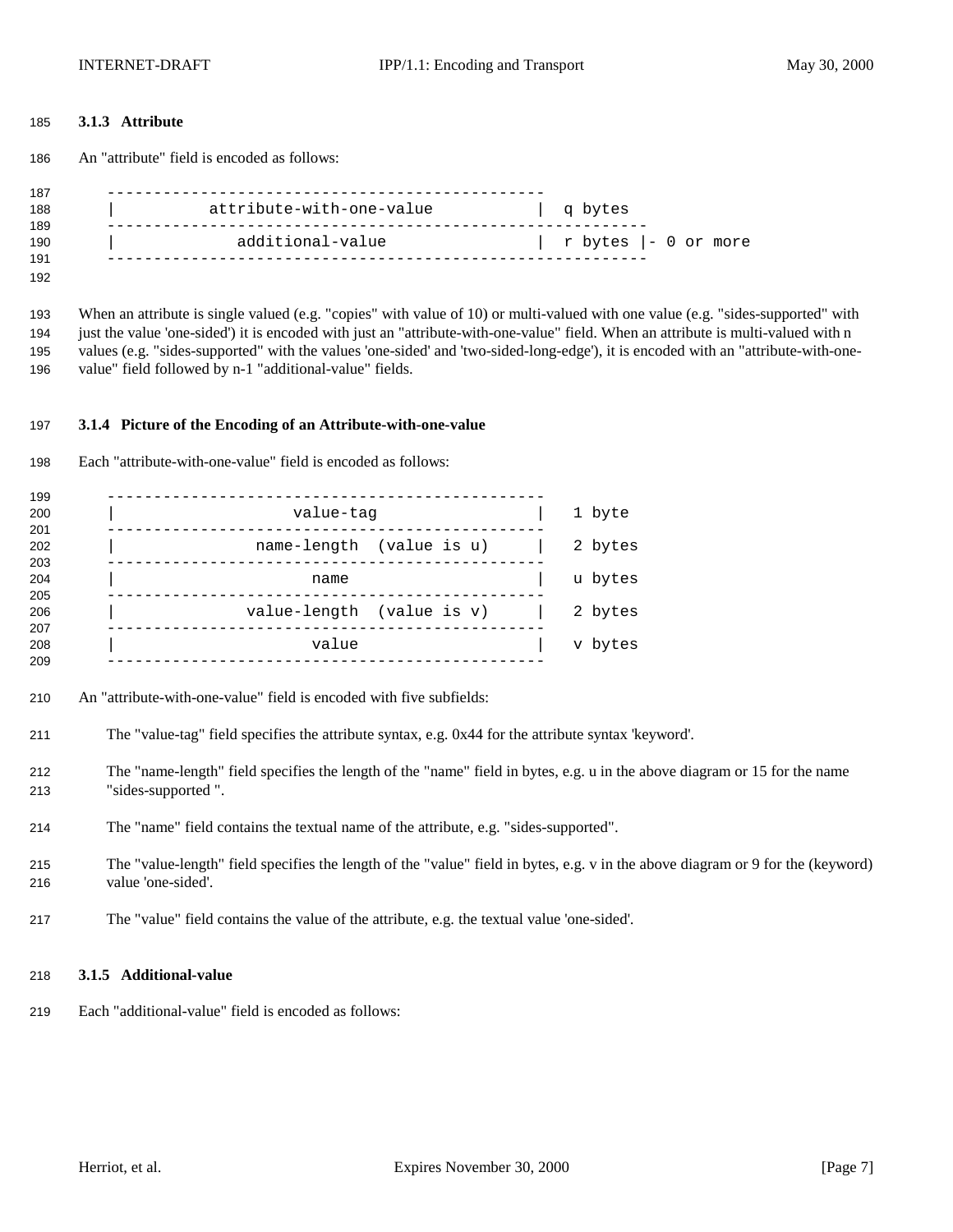<span id="page-7-0"></span>

| 220<br>221 | value-tag                          | 1 byte  |
|------------|------------------------------------|---------|
| 222        |                                    |         |
| 223<br>224 | $name-length$ (value is $0x0000$ ) | 2 bytes |
| 225<br>226 | value-length (value is w)          | 2 bytes |
| 227<br>228 | value                              | w bytes |

An "additional-value" is encoded with four subfields:

- The "name-length" field has the value of 0 in order to signify that it is an "additional-value". The value of the "name-length" field distinguishes an "additional-value" field ("name-length" is 0) from an "attribute-with-one-value" field ("name-length" is not 0).
- The "value-length" field specifies the length of the "value" field in bytes, e.g. w in the above diagram or 19 for the (keyword) value 'two-sided-long-edge'.
- The "value" field contains the value of the attribute, e.g. the textual value 'two-sided-long-edge'.

#### **3.1.6 Alternative Picture of the Encoding of a Request Or a Response**

From the standpoint of a parser that performs an action based on a "tag" value, the encoding consists of:

| version-number                                         |         | 2 bytes - required |
|--------------------------------------------------------|---------|--------------------|
| operation-id (request)<br>or<br>status-code (response) |         | 2 bytes - required |
| request-id                                             |         | 4 bytes - required |
| tag (delimiter-tag or value-tag)                       | 1 byte  | $-0$ or more       |
| empty or rest of attribute                             | x bytes |                    |
| end-of-attributes-tag                                  |         | 1 byte - required  |
| data                                                   |         | y bytes - optional |
|                                                        |         |                    |

- The following show what fields the parser would expect after each type of "tag":
- "begin-attribute-group-tag": expect zero or more "attribute"s
- "value-tag": expect the remainder of an "attribute-with-one-value" or an "additional-value".
- "end-of-attributes-tag": expect that "attribute"s are complete and there is optional "data"

The "value-tag" field specifies the attribute syntax, e.g. 0x44 for the attribute syntax 'keyword'.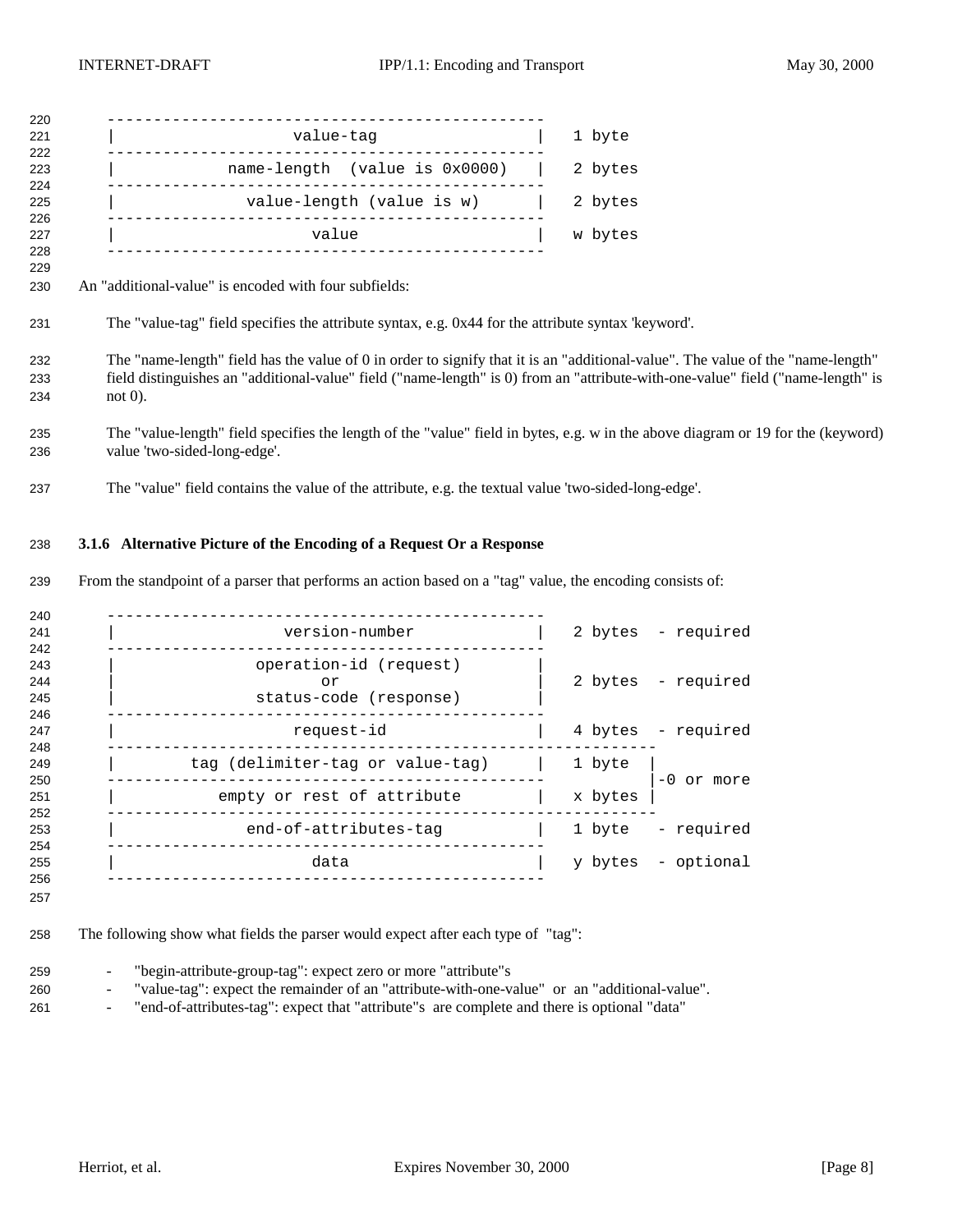# <span id="page-8-0"></span>**3.2 Syntax of Encoding**

 The syntax below is ABNF [RFC2234] except 'strings of literals' MUST be case sensitive. For example 'a' means lower case 'a' and not upper case 'A'. In addition, SIGNED-BYTE and SIGNED-SHORT fields are represented as '%x' values which show their range of values.

| 266 | $ipp-message = ipp-request / ipp-response$                                                                                        |
|-----|-----------------------------------------------------------------------------------------------------------------------------------|
| 267 | ipp-request = version-number operation-id request-id                                                                              |
| 268 | *attribute-group end-of-attributes-tag data                                                                                       |
| 269 | ipp-response = version-number status-code request-id                                                                              |
| 270 | *attribute-group end-of-attributes-tag data                                                                                       |
| 271 | $attribute-group = begin-attribute-group-tag attribute$                                                                           |
| 272 |                                                                                                                                   |
| 273 |                                                                                                                                   |
| 274 |                                                                                                                                   |
| 275 | $version-number = majorversion-number minor-version-number$                                                                       |
| 276 | $major-version-number = SIGNED-BYTE$                                                                                              |
| 277 | $minor-version-number = SIGNED-BYTE$                                                                                              |
| 278 |                                                                                                                                   |
| 279 | $operation-id = SIGNED-SHORT$ ; mapping from model defined below                                                                  |
| 280 | status-code = SIGNED-SHORT; mapping from model defined below                                                                      |
| 281 | request-id = SIGNED-INTEGER ; whose value is $> 0$                                                                                |
| 282 |                                                                                                                                   |
| 283 | $attribute = attribute - with-one-value * additional-value$                                                                       |
| 284 |                                                                                                                                   |
| 285 | $attribute$ -with-one-value = value-tag name-length name                                                                          |
| 286 | value-length value                                                                                                                |
| 287 | $additional-value = value-tag zero-name-length value-length value$                                                                |
| 288 |                                                                                                                                   |
| 289 | name-length = SIGNED-SHORT ; number of octets of 'name'                                                                           |
| 290 | name = LALPHA *( LALPHA / DIGIT / "-" / "_" / ".")                                                                                |
| 291 | value-length = SIGNED-SHORT ; number of octets of 'value'                                                                         |
| 292 | $value = OCTET-STRING$                                                                                                            |
| 293 |                                                                                                                                   |
| 294 | $data = OCTET-STRING$                                                                                                             |
| 295 |                                                                                                                                   |
| 296 | ; name-length of 0<br>zero-name-length = $%x00.00$                                                                                |
| 297 | value-tag = $%x10$ -FF<br>; see section 3.7.2                                                                                     |
| 298 | begin-attribute-group-tag = $%x00-02$ / $%04-0F$ ; see section 3.7.1                                                              |
| 299 | end-of-attributes-tag = $%x03$<br>; tag of $3$                                                                                    |
| 300 | ; see section 3.7.1                                                                                                               |
| 301 | $SIGNED-BYTE = BYTE$                                                                                                              |
| 302 | $SIGNED-SHORT = 2BYTE$                                                                                                            |
| 303 | $SIGNED-INTER = 4BYTE$                                                                                                            |
| 304 | $\text{Diff} = \% \times 30-39$ ; "0" to "9"                                                                                      |
| 305 | LALPHA = $%x61-7A$ ; "a" to "z"                                                                                                   |
| 306 | $BYTE = %x00-FF$                                                                                                                  |
| 307 | $OCTET-STRING = *BYTE$                                                                                                            |
| 308 |                                                                                                                                   |
| 309 | The syntax below defines additional terms that are referenced in this document. This syntax provides an alternate grouping of the |
| 310 | delimiter tags.                                                                                                                   |
| 311 |                                                                                                                                   |
|     |                                                                                                                                   |

| 312 | delimiter-tag = begin-attribute-group-tag $\ell$ ; see section 3.7.1 |
|-----|----------------------------------------------------------------------|
| 313 | end-of-attributes-tag                                                |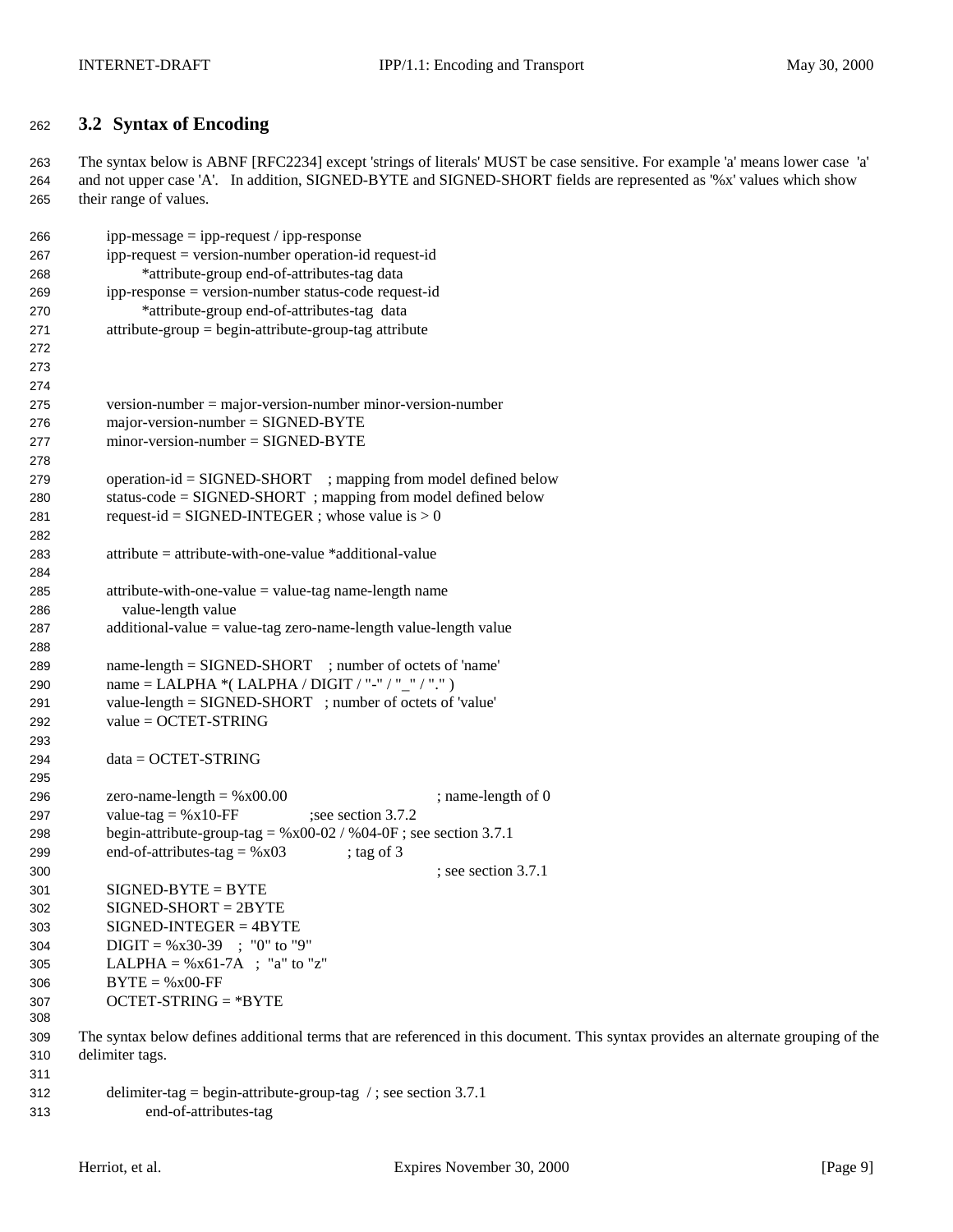<span id="page-9-0"></span>

| 314 | delimiter-tag = $%x00-0F$                                        | $:$ see section 3.7.1 |              |
|-----|------------------------------------------------------------------|-----------------------|--------------|
| 315 |                                                                  |                       |              |
| 316 | begin-attribute-group-tag = $\%x00$ / operation-attributes-tag / |                       |              |
| 317 | job-attributes-tag / printer-attributes-tag /                    |                       |              |
| 318 | unsupported-attributes-tag / $\%x06-0F$                          |                       |              |
| 319 | operation-attributes-tag = $%x01$                                |                       | ; tag of $1$ |
| 320 | job-attributes-tag<br>$=$ % x02                                  |                       | ; tag of $2$ |
| 321 | printer-attributes-tag = $%x04$                                  |                       | ; tag of $4$ |
| 322 | unsupported-attributes-tag = $%x05$                              | ; tag of $5$          |              |
| 323 |                                                                  |                       |              |

## **3.3 Attribute-group**

 Each "attribute-group" field MUST be encoded with the "begin-attribute-group-tag" field followed by zero or more "attribute" sub-fields.

The table below maps the model document group name to value of the "begin-attribute-group-tag" field:

| <b>Model Document Group</b>    | "begin-attribute-group-tag" field values |  |
|--------------------------------|------------------------------------------|--|
| <b>Operation Attributes</b>    | "operations-attributes-tag"              |  |
| <b>Job Template Attributes</b> | "job-attributes-tag"                     |  |
| <b>Job Object Attributes</b>   | "job-attributes-tag"                     |  |
| <b>Unsupported Attributes</b>  | "unsupported-attributes-tag"             |  |
| <b>Requested Attributes</b>    | "job-attributes-tag"                     |  |
| (Get-Job-Attributes)           |                                          |  |
| <b>Requested Attributes</b>    | "printer-attributes-tag"                 |  |
| (Get-Printer-Attributes)       |                                          |  |
| Document Content               | in a special position as described above |  |

#### 

 For each operation request and response, the model document prescribes the required and optional attribute groups, along with their order. Within each attribute group, the model document prescribes the required and optional attributes, along with their order.

 When the Model document requires an attribute group in a request or response and the attribute group contains zero attributes, a request or response SHOULD encode the attribute group with the "begin-attribute-group-tag" field followed by zero "attribute" fields. For example, if the client requests a single unsupported attribute with the Get-Printer-Attributes operation, the Printer MUST return no "attribute" fields, and it SHOULD return a "begin-attribute-group-tag" field for the Printer Attributes Group. The Unsupported Attributes group is not such an example. According to the model document, the Unsupported Attributes Group SHOULD be present only if the unsupported attributes group contains at least one attribute.

- A receiver of a request MUST be able to process the following as equivalent empty attribute groups:
- a) A "begin-attribute-group-tag" field with zero following "attribute" fields.
- b) An expected but missing "begin-attribute-group-tag" field.

 When the Model document requires a sequence of an unknown number of attribute groups, each of the same type, the encoding MUST contain one "begin-attribute-group-tag" field for each attribute group even when an "attribute-group" field contains zero "attribute" sub-fields. For example, for the Get-Jobs operation may return zero attributes for some jobs and not others. The "begin-attribute-group-tag" field followed by zero "attribute" fields tells the recipient that there is a job in queue for which no information is available except that it is in the queue.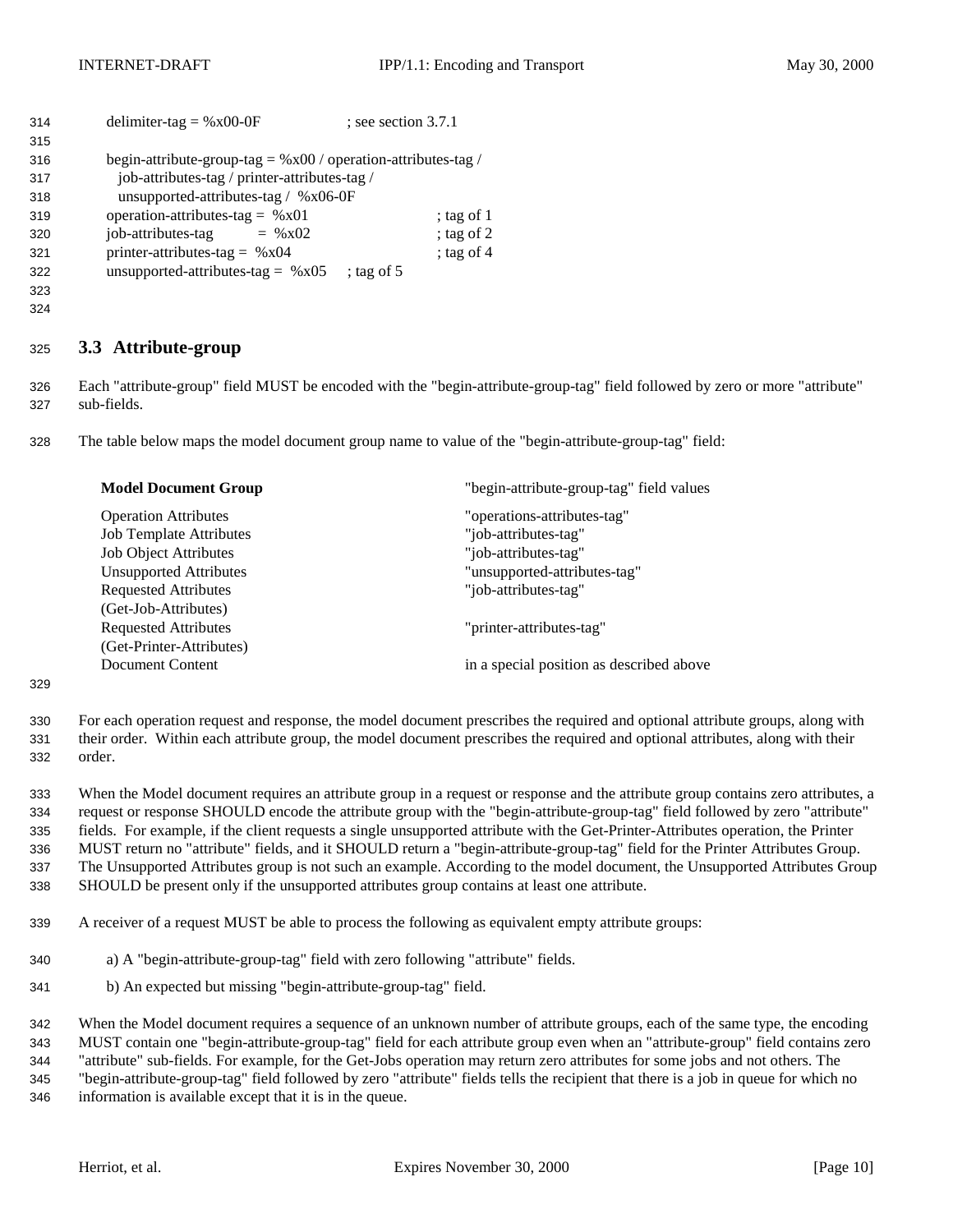## <span id="page-10-0"></span>**3.4 Required Parameters**

 Some operation elements are called parameters in the model document [ipp-mod]. They MUST be encoded in a special position and they MUST NOT appear as operation attributes. These parameters are described in the subsections below.

#### **3.4.1 Version-number**

 The "version-number" field MUST consist of a major and minor version-number, each of which MUST be represented by a SIGNED-BYTE. The major version-number MUST be the first byte of the encoding and the minor version-number MUST be the second byte of the encoding. The protocol described in this document MUST have a major version-number of 1 (0x01) and a 354 minor version-number of 1 (0x01). The ABNF for these two bytes MUST be  $%x01.01$ .

#### **3.4.2 Operation-id**

 The "operation-id" field MUST contain an operation-id value defined in the model document. The value MUST be encoded as a SIGNED-SHORT and it MUST be in the third and fourth bytes of the encoding of an operation request.

#### **3.4.3 Status-code**

 The "status-code" field MUST contain a status-code value defined in the model document. The value MUST be encoded as a SIGNED-SHORT and it MUST be in the third and fourth bytes of the encoding of an operation response.

 The status-code is an operation attribute in the model document. In the protocol, the status-code is in a special position, outside of the operation attributes.

 If an IPP status-code is returned, then the HTTP Status-Code MUST be 200 (successful-ok). With any other HTTP Status-Code value, the HTTP response MUST NOT contain an IPP message-body, and thus no IPP status-code is returned.

#### **3.4.4 Request-id**

 The "request-id" field MUST contain a request-id value as defined in the model document. The value MUST be encoded as a SIGNED- INTEGER and it MUST be in the fifth through eighth bytes of the encoding.

#### **3.5 Tags**

- There are two kinds of tags:
- delimiter tags: delimit major sections of the protocol, namely attributes and data
- value tags: specify the type of each attribute value

#### **3.5.1 Delimiter Tags**

The following table specifies the values for the delimiter tags: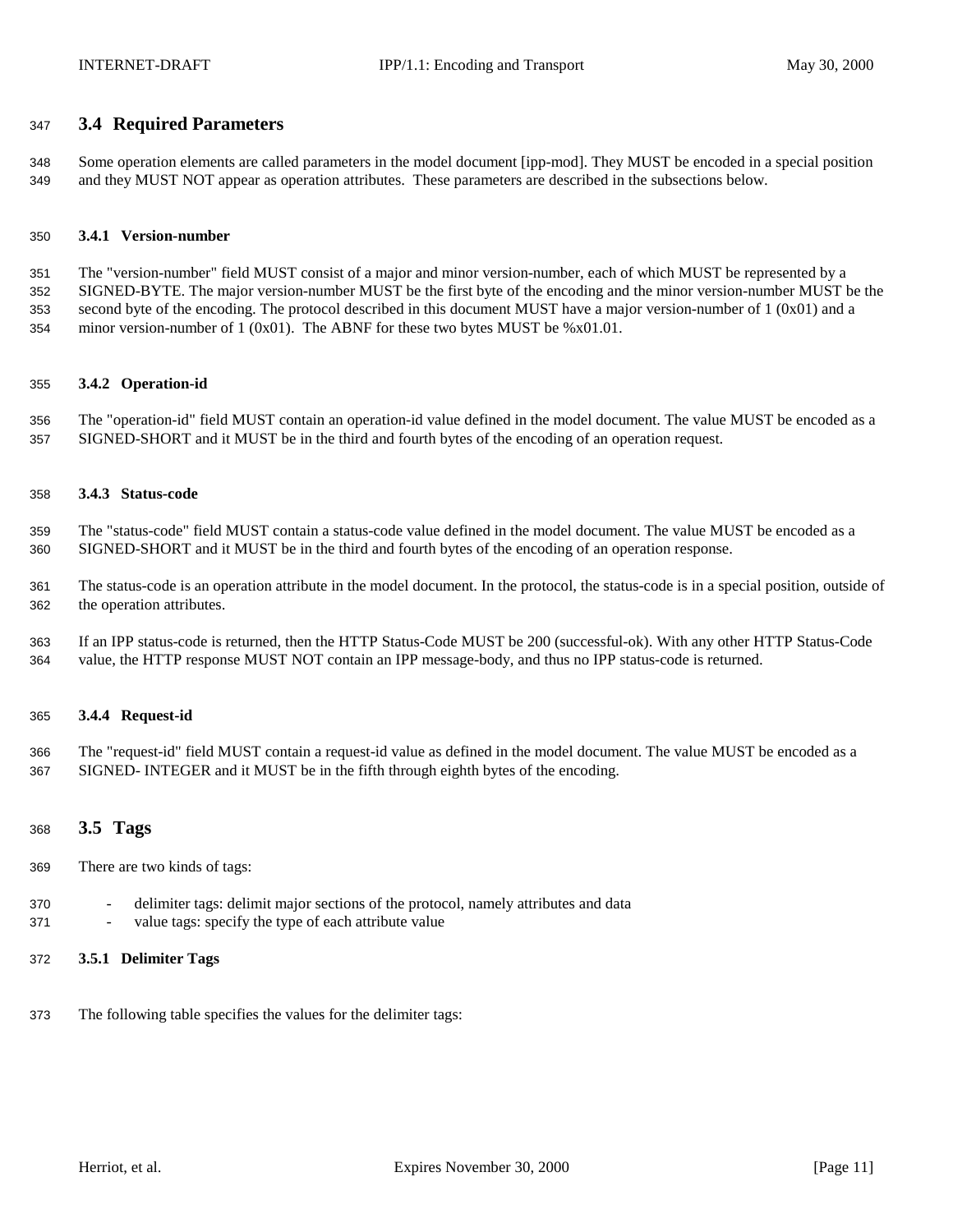<span id="page-11-0"></span>

| Tag Value (Hex) | <b>Meaning</b>                                                    |
|-----------------|-------------------------------------------------------------------|
| 0x00            | reserved for definition in a future IETF standards track document |
| 0x01            | "operation-attributes-tag"                                        |
| 0x02            | "job-attribute-tag"                                               |
| 0x03            | "end-of-attributes-tag"                                           |
| 0x04            | "printer-attribute-tag"                                           |
| 0x05            | "unsupported-attribute-tag"                                       |
| $0x06-0x0f$     | reserved for future delimiters in IETF standards track documents  |

374 When a "begin-attribute-group-tag" field occurs in the protocol, it means that zero or more following attributes up to the next

375 delimiter tag MUST be attributes belonging to the attribute group specified by the value of the "begin-attribute-group-tag". For 376 example, if the value of "begin-attribute-group-tag" is 0x01, the following attributes MUST be members of the Operations 377 Attributes group.

378 The "end-of-attributes-tag" (value 0x03) MUST occur exactly once in an operation. It MUST be the last "delimiter-tag". If the 379 operation has a document-content group, the document data in that group MUST follow the "end-of-attributes-tag".

380 The order and presence of "attribute-group" fields (whose beginning is marked by the "begin-attribute-group-tag" subfield) for 381 each operation request and each operation response MUST be that defined in the model document. For further details, see section 382 [3.7 "\(Attribute\) Name"](#page-13-0) and [13 "Appendix A: Protocol Examples"](#page-23-0).

383 A Printer MUST treat a "delimiter-tag" (values from 0x00 through 0x0F) differently from a "value-tag" (values from 0x10 384 through 0xFF) so that the Printer knows that there is an entire attribute group that it doesn't understand as opposed to a single 385 value that it doesn't understand.

## 386 **3.5.2 Value Tags**

390

387 The remaining tables show values for the "value-tag" field, which is the first octet of an attribute. The "value-tag" field specifies 388 the type of the value of the attribute.

389 The following table specifies the "out-of-band" values for the "value-tag" field.

| Tag Value (Hex) | <b>Meaning</b>                                                                  |
|-----------------|---------------------------------------------------------------------------------|
| 0x10            | unsupported                                                                     |
| 0x11            | reserved for 'default' for definition in a future IETF standards track document |
| 0x12            | unknown                                                                         |
| 0x13            | no-value                                                                        |
| $0x14-0x1F$     | reserved for "out-of-band" values in future IETF standards track documents.     |
|                 |                                                                                 |

391 The following table specifies the integer values for the "value-tag" field: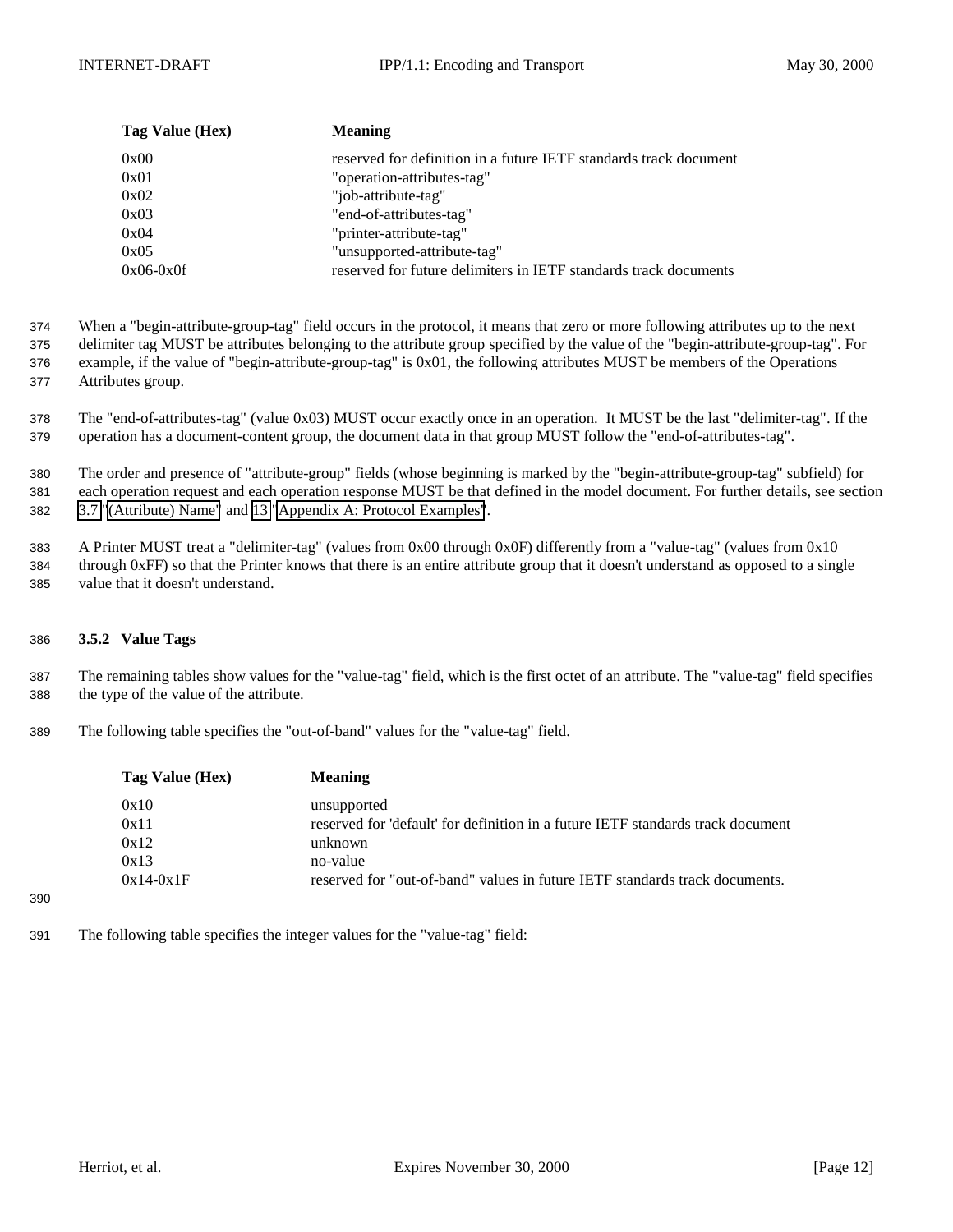| Tag Value (Hex) | <b>Meaning</b>                                                                     |
|-----------------|------------------------------------------------------------------------------------|
| 0x20            | reserved for definition in a future IETF standards track document                  |
| 0x21            | integer                                                                            |
| 0x22            | boolean                                                                            |
| 0x23            | enum                                                                               |
| $0x24-0x2F$     | reserved for integer types for definition in future IETF standards track documents |

- 392 NOTE: 0x20 is reserved for "generic integer" if it should ever be needed.
- 393 The following table specifies the octetString values for the "value-tag" field:

| Tag Value (Hex) | <b>Meaning</b>                                                                     |
|-----------------|------------------------------------------------------------------------------------|
| 0x30            | octetString with an unspecified format                                             |
| 0x31            | dateTime                                                                           |
| 0x32            | resolution                                                                         |
| 0x33            | rangeOfInteger                                                                     |
| 0x34            | reserved for definition in a future IETF standards track document                  |
| 0x35            | textWithLanguage                                                                   |
| 0x36            | nameWithLanguage                                                                   |
| $0x37-0x3F$     | reserved for octetString type definitions in future IETF standards track documents |

394 The following table specifies the character-string values for the "value-tag" field:

| Tag Value (Hex) | Meaning                                                                       |
|-----------------|-------------------------------------------------------------------------------|
| 0x40            | reserved for definition in a future IETF standards track document             |
| 0x41            | textWithoutLanguage                                                           |
| 0x42            | nameWithoutLanguage                                                           |
| 0x43            | reserved for definition in a future IETF standards track document             |
| 0x44            | keyword                                                                       |
| 0x45            | uri                                                                           |
| 0x46            | uriScheme                                                                     |
| 0x47            | charset                                                                       |
| 0x48            | naturalLanguage                                                               |
| 0x49            | mimeMediaType                                                                 |
| $0x4A-0x5F$     | reserved for character string type definitions in future IETF standards track |
|                 | documents                                                                     |

- 395 NOTE: 0x40 is reserved for "generic character-string" if it should ever be needed.
- 396 NOTE: an attribute value always has a type, which is explicitly specified by its tag; one such tag value is 397 "nameWithoutLanguage". An attribute's name has an implicit type, which is keyword.
- 398 The values 0x60-0xFF are reserved for future type definitions in IETF standards track documents.

 The tag 0x7F is reserved for extending types beyond the 255 values available with a single byte. A tag value of 0x7F MUST signify that the first 4 bytes of the value field are interpreted as the tag value. Note this future extension doesn't affect parsers that are unaware of this special tag. The tag is like any other unknown tag, and the value length specifies the length of a value, which contains a value that the parser treats atomically. Values from 0x00 to 0x37777777 are reserved for definition in future IETF standard track documents. The values 0x40000000 to 0x7FFFFFFF are reserved for vendor extensions.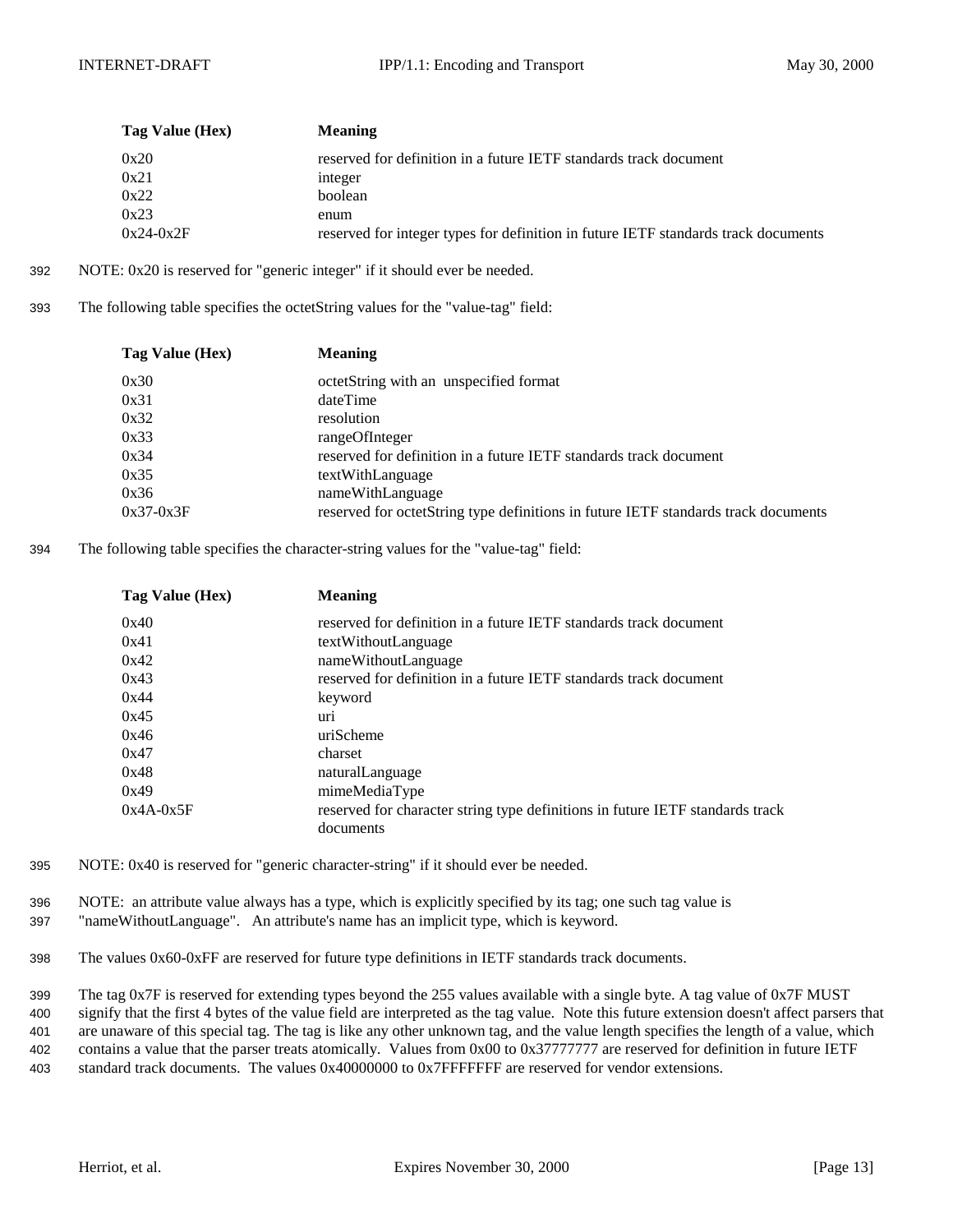## <span id="page-13-0"></span>**3.6 Name-Length**

 The "name-length" field MUST consist of a SIGNED-SHORT. This field MUST specify the number of octets in the immediately following "name" field. The value of this field excludes the two bytes of the "name-length" field. For example, if the "name" field contains "sides", the value of this field is 5.

 If a "name-length" field has a value of zero, the following "name" field MUST be empty, and the following value MUST be treated as an additional value for the attribute encoded in the nearest preceding "attribute-with-one-value" field. Within an attribute group, if two or more attributes have the same name, the attribute group is mal-formed (see [ipp-mod] section 3.1.3). The zero-length name is the only mechanism for multi-valued attributes.

## **3.7 (Attribute) Name**

The "name " field MUST contain the name of an attribute. The model document [ipp-mod] specifies such names.

## **3.8 Value Length**

 The "value-length" field MUST consist of a SIGNED-SHORT. This field MUST specify the number of octets in the immediately following "value" field. The value of this field excludes the two bytes of the "value-length" field. For example, if the "value" field contains the keyword (text) value 'one-sided', the value of this field is 9.

For any of the types represented by binary signed integers, the sender MUST encode the value in exactly four octets.

 For any of the types represented by character-strings, the sender MUST encode the value with all the characters of the string and without any padding characters.

 For "out-of-band" "value-tag"s defined in this document, such as "unsupported", the "value-length" MUST be 0 and the "value" empty; the "value" has no meaning when the "value-tag" has one of these "out-of-band" values. For future "out-of-band" "value- tag"s, the same rule holds unless the definition explicitly states that the "value-length" MAY be non-zero and the "value" non-empty

## **3.9 (Attribute) Value**

 The syntax types (specified by the "value-tag" field) and most of the details of the representation of attribute values are defined in the IPP model document. The table below augments the information in the model document, and defines the syntax types from the model document in terms of the 5 basic types defined in section [3 "Encoding of the Operation Layer"](#page-4-0). The 5 types are US-ASCII-STRING, LOCALIZED-STRING, SIGNED-INTEGER, SIGNED-SHORT, SIGNED-BYTE, and OCTET-STRING.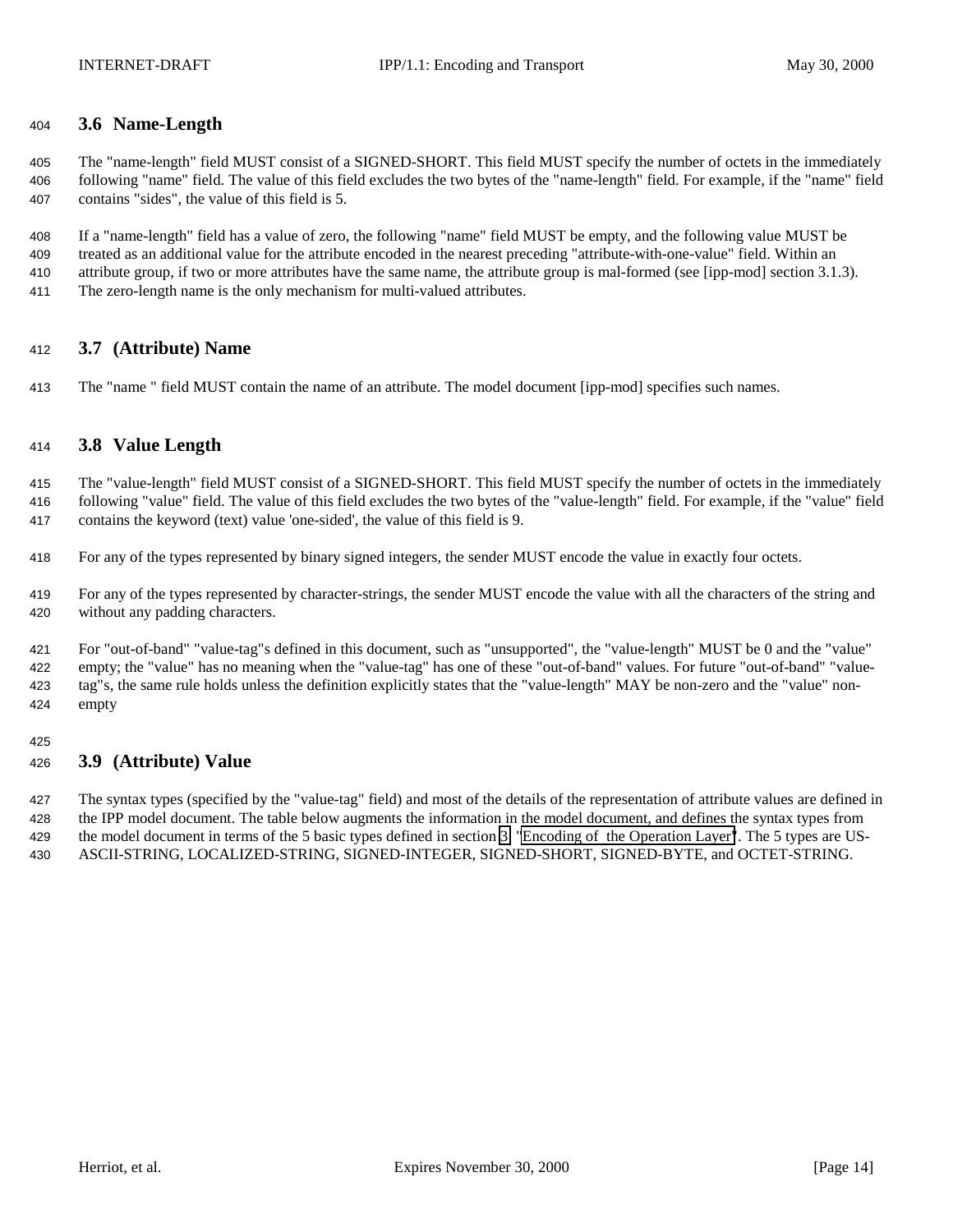<span id="page-14-0"></span>

| <b>Syntax of Attribute Value</b>                                           | <b>Encoding</b>                                                                                                                                                                                                                                                                                                                                                                                   |
|----------------------------------------------------------------------------|---------------------------------------------------------------------------------------------------------------------------------------------------------------------------------------------------------------------------------------------------------------------------------------------------------------------------------------------------------------------------------------------------|
| textWithoutLanguage,<br>nameWithoutLanguage                                | LOCALIZED-STRING.                                                                                                                                                                                                                                                                                                                                                                                 |
| textWithLanguage                                                           | OCTET_STRING consisting of 4 fields:<br>a SIGNED-SHORT which is the number of octets in the following field<br>a.<br>a value of type natural-language,<br>b.<br>a SIGNED-SHORT which is the number of octets in the following field,<br>c.<br>a value of type textWithoutLanguage.<br>d.<br>The length of a textWithLanguage value MUST be $4 +$ the value of field a + the value<br>of field c.  |
| nameWithLanguage                                                           | OCTET_STRING consisting of 4 fields:<br>a SIGNED-SHORT which is the number of octets in the following field<br>a.<br>a value of type natural-language,<br>b.<br>a SIGNED-SHORT which is the number of octets in the following field<br>c.<br>a value of type nameWithoutLanguage.<br>d.<br>The length of a nameWithLanguage value MUST be $4 +$ the value of field $a +$ the<br>value of field c. |
| charset, naturalLanguage,<br>mimeMediaType, keyword, uri, and<br>uriScheme | US-ASCII-STRING.                                                                                                                                                                                                                                                                                                                                                                                  |
| boolean                                                                    | $SIGNED-BYTE$ where $0x00$ is 'false' and $0x01$ is 'true'.                                                                                                                                                                                                                                                                                                                                       |
| integer and enum                                                           | a SIGNED-INTEGER.                                                                                                                                                                                                                                                                                                                                                                                 |
| dateTime                                                                   | OCTET-STRING consisting of eleven octets whose contents are defined by<br>"DateAndTime" in RFC 1903 [RFC1903].                                                                                                                                                                                                                                                                                    |
| resolution                                                                 | OCTET_STRING consisting of nine octets of 2 SIGNED-INTEGERs followed by a<br>SIGNED-BYTE. The first SIGNED-INTEGER contains the value of cross feed<br>direction resolution. The second SIGNED-INTEGER contains the value of feed<br>direction resolution. The SIGNED-BYTE contains the units value.                                                                                              |
| rangeOfInteger                                                             | Eight octets consisting of 2 SIGNED-INTEGERs. The first SIGNED-INTEGER<br>contains the lower bound and the second SIGNED-INTEGER contains the upper<br>bound.                                                                                                                                                                                                                                     |
| 1setOf X                                                                   | Encoding according to the rules for an attribute with more than 1 value. Each value X<br>is encoded according to the rules for encoding its type.                                                                                                                                                                                                                                                 |
| octetString                                                                | <b>OCTET-STRING</b>                                                                                                                                                                                                                                                                                                                                                                               |

431 The attribute syntax type of the value determines its encoding and the value of its "value-tag".

# <sup>432</sup> **3.10 Data**

433 The "data" field MUST include any data required by the operation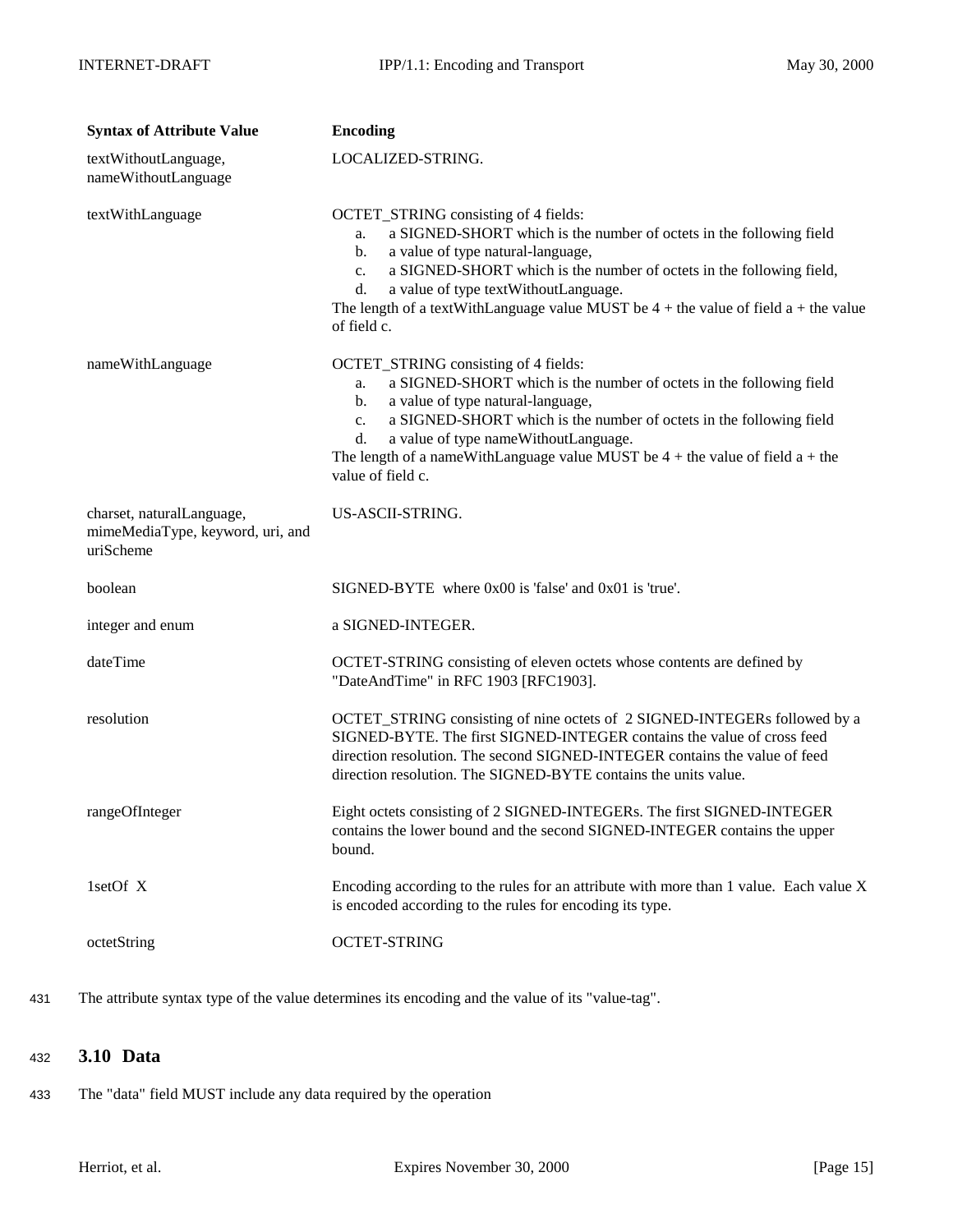# <span id="page-15-0"></span>**4. Encoding of Transport Layer**

- HTTP/1.1 [RFC2616] is the transport layer for this protocol.
- The operation layer has been designed with the assumption that the transport layer contains the following information:
- the URI of the target job or printer operation
- the total length of the data in the operation layer, either as a single length or as a sequence of chunks each with a length.
- 

 It is REQUIRED that a printer implementation support HTTP over the IANA assigned Well Known Port 631 (the IPP default port), though a printer implementation may support HTTP over some other port as well.

 Each HTTP operation MUST use the POST method where the request-URI is the object target of the operation, and where the "Content-Type" of the message-body in each request and response MUST be "application/ipp". The message-body MUST contain the operation layer and MUST have the syntax described in section [3.2 "Syntax of Encoding"](#page-8-0). A client implementation MUST adhere to the rules for a client described for HTTP1.1 [RFC2616] . A printer (server) implementation MUST adhere the rules for an origin server described for HTTP1.1 [RFC2616].

 An IPP server sends a response for each request that it receives. If an IPP server detects an error, it MAY send a response before it has read the entire request. If the HTTP layer of the IPP server completes processing the HTTP headers successfully, it MAY send an intermediate response, such as "100 Continue", with no IPP data before sending the IPP response. A client MUST expect such a variety of responses from an IPP server. For further information on HTTP/1.1, consult the HTTP documents [RFC2616].

 An HTTP server MUST support chunking for IPP requests, and an IPP client MUST support chunking for IPP responses according to HTTP/1.1[RFC2616]. Note: this rule causes a conflict with non-compliant implementations of HTTP/1.1 that don't support chunking for POST methods, and this rule may cause a conflict with non-compliant implementations of HTTP/1.1 that don't support chunking for CGI scripts

# **4.1 Printer-uri and job-uri**

 All Printer and Job objects are identified by a Uniform Resource Identifier (URI) [RFC2396] so that they can be persistently and unambiguously referenced. The notion of a URI is a useful concept, however, until the notion of URI is more stable (i.e., defined more completely and deployed more widely), it is expected that the URIs used for IPP objects will actually be URLs [RFC1738] [RFC1808]. Since every URL is a specialized form of a URI, even though the more generic term URI is used throughout the rest of this document, its usage is intended to cover the more specific notion of URL as well.

 Some operation elements are encoded twice, once as the request-URI on the HTTP Request-Line and a second time as a REQUIRED operation attribute in the application/ipp entity. These attributes are the target URI for the operation and are called printer-uri and job-uri. Note: The target URI is included twice in an operation referencing the same IPP object, but the two URIs NEED NOT be literally identical. One can be a relative URI and the other can be an absolute URI. HTTP/1.1 allows clients to generate and send a relative URI rather than an absolute URI. A relative URI identifies a resource with the scope of the HTTP server, but does not include scheme, host or port. The following statements characterize how URLs should be used in the mapping of IPP onto HTTP/1.1:

- 1. Although potentially redundant, a client MUST supply the target of the operation both as an operation attribute and as a URI at the HTTP layer. The rationale for this decision is to maintain a consistent set of rules for mapping application/ipp to possibly many communication layers, even where URLs are not used as the addressing mechanism in the transport layer.
- 2. Even though these two URLs might not be literally identical (one being relative and the other being absolute), they MUST both reference the same IPP object. However, a Printer NEED NOT verify that the two URLs reference the same IPP object, and NEED NOT take any action if it determines the two URLs to be different.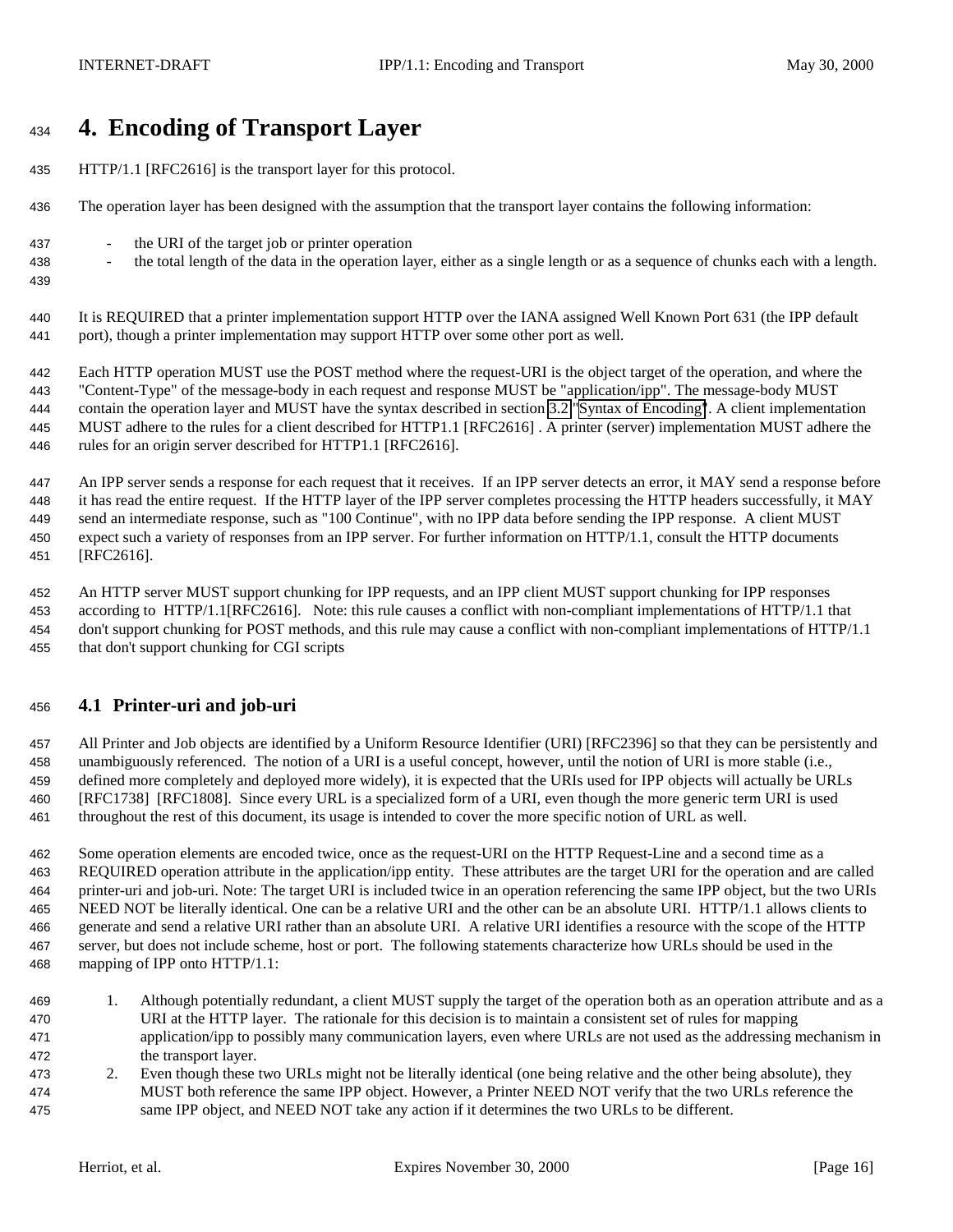- <span id="page-16-0"></span> 3. The URI in the HTTP layer is either relative or absolute and is used by the HTTP server to route the HTTP request to the correct resource relative to that HTTP server. The HTTP server need not be aware of the URI within the operation request.
- 4. Once the HTTP server resource begins to process the HTTP request, it might get the reference to the appropriate IPP Printer object from either the HTTP URI (using to the context of the HTTP server for relative URLs) or from the URI within the operation request; the choice is up to the implementation.
- 5. HTTP URIs can be relative or absolute, but the target URI in the operation MUST be an absolute URI.

# **5. IPP URL Scheme**

 The IPP/1.1 document defines a new scheme 'ipp' as the value of a URL that identifies either an IPP printer object or an IPP job object. The IPP attributes using the 'ipp' scheme are specified below. Because the HTTP layer does not support the 'ipp' scheme, a client MUST map 'ipp' URLs to 'http' URLs, and then follows the HTTP [RFC2616][RFC2617] rules for constructing a Request-Line and HTTP headers. The mapping is simple because the 'ipp' scheme implies all of the same protocol semantics as that of the 'http' scheme [RFC2616], except that it represents a print service and the implicit (default) port number that clients use to connect to a server is port 631.

- In the remainder of this section the term 'ipp-URL' means a URL whose scheme is 'ipp' and whose implicit (default) port is 631. The term 'http-URL' means a URL whose scheme is 'http', and the term 'https-URL' means a URL whose scheme is 'https',
- A client and an IPP object (i.e. the server) MUST support the ipp-URL value in the following IPP attributes.
- 493 iob attributes: job-uri job-printer-uri printer attributes: printer-uri-supported operation attributes: job-uri printer-uri Each of the above attributes identifies a printer or job object. The ipp-URL is intended as the value of the attributes in this list, and for no other attributes. All of these attributes have a syntax type of 'uri', but there are attributes with a syntax type of 'uri' that do not use the 'ipp' scheme, e.g. 'job-more-info'. If a printer registers its URL with a directory service, the printer MUST register an ipp-URL. User interfaces are beyond the scope of this document. But if software exposes the ipp-URL values of any of the above five attributes to a human user, it is REQUIRED that the human see the ipp-URL as is. When a client sends a request, it MUST convert a target ipp-URL to a target http-URL for the HTTP layer according to the following rules: 511 1. change the 'ipp' scheme to 'http' 2. add an explicit port 631 if the URL does not contain an explicit port. Note: port 631 is the IANA assigned Well Known Port for the 'ipp' scheme. The client MUST use the target http-URL in both the HTTP Request-Line and HTTP headers, as specified by HTTP[RFC2616][RFC2617] . However, the client MUST use the target ipp-URL for the value of the "printer-uri" or "job-uri" operation attribute within the application/ipp body of the request. The server MUST use the ipp-URL for the value of the "printer-uri", "job-uri" or "printer-uri-supported" attributes within the application/ipp body of the response. For example, when an IPP client sends a request directly (i.e. no proxy) to an ipp-URL "ipp://myhost.com/myprinter/myqueue", it opens a TCP connection to port 631 (the ipp implicit port) on the host "myhost.com" and sends the following data: POST /myprinter/myqueue HTTP/1.1 Host: myhost.com:631
	-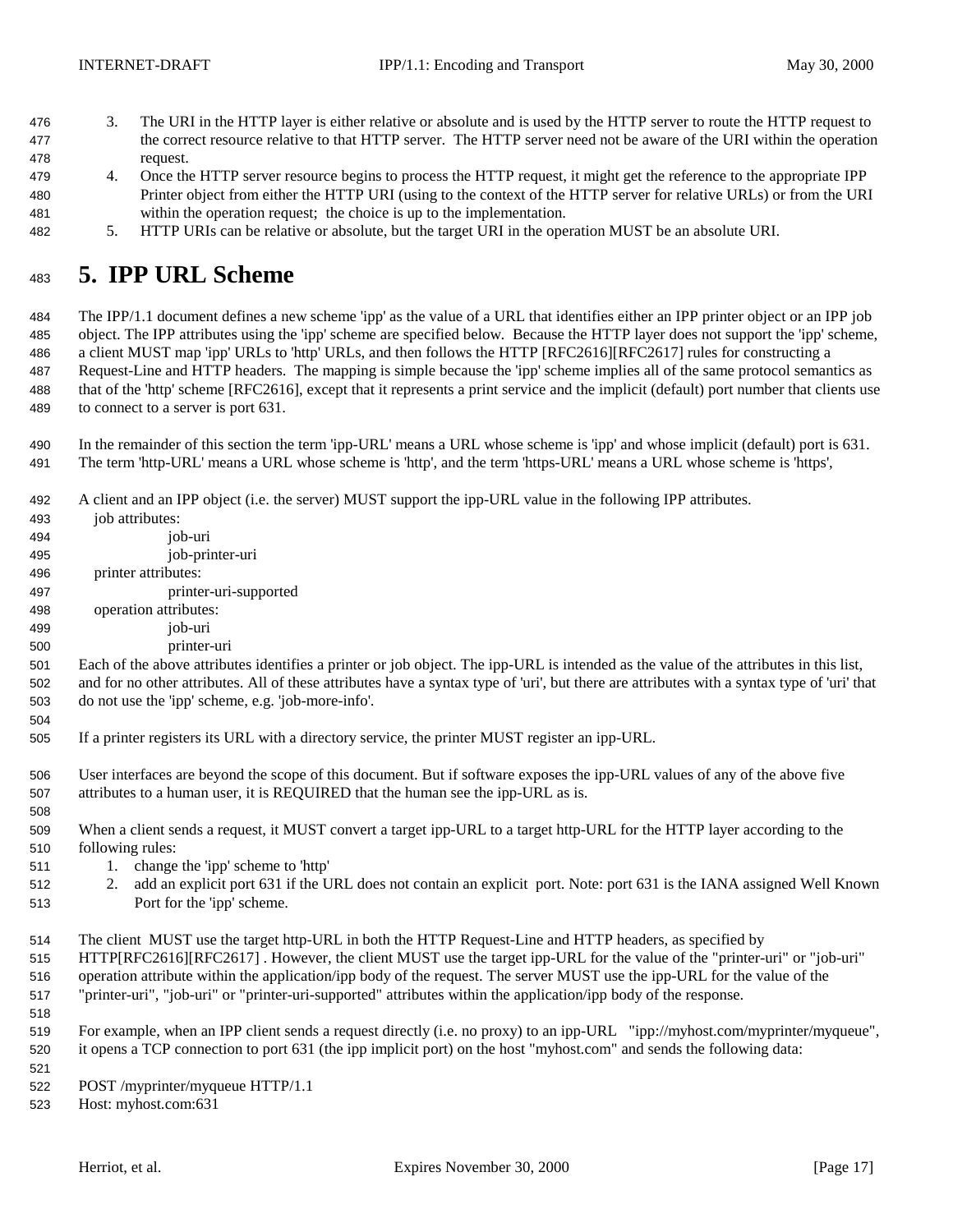<span id="page-17-0"></span>

| 524 | Content-type: application/ipp                                                                                               |
|-----|-----------------------------------------------------------------------------------------------------------------------------|
| 525 | Transfer-Encoding: chunked                                                                                                  |
| 526 | $\cdots$                                                                                                                    |
| 527 | "printer-uri" "ipp://myhost.com/myprinter/myqueue"                                                                          |
| 528 | (encoded in application/ipp message body)                                                                                   |
| 529 |                                                                                                                             |
| 530 |                                                                                                                             |
| 531 | As another example, when an IPP client sends the same request as above via a proxy "myproxy.com", it opens a TCP connection |
| 532 | to the proxy port 8080 on the proxy host "myproxy.com" and sends the following data:                                        |
| 533 |                                                                                                                             |
| 534 | POST http://myhost.com:631/myprinter/myqueue HTTP/1.1                                                                       |
| 535 | Host: myhost.com:631                                                                                                        |
| 536 | Content-type: application/ipp                                                                                               |
| 537 | Transfer-Encoding: chunked                                                                                                  |
| 538 | $\cdots$                                                                                                                    |
| 539 | "printer-uri" "ipp://myhost.com/myprinter/myqueue"                                                                          |
| 540 | (encoded in application/ipp message body)                                                                                   |
| 541 | $\cdots$                                                                                                                    |
| 542 |                                                                                                                             |
| 543 | The proxy then connects to the IPP origin server with headers that are the same as the "no-proxy" example above.            |

# **6. IANA Considerations**

 This section describes the procedures for allocating encoding for the following IETF standards track extensions and vendor extensions to the IPP/1.1 Encoding and Transport document:

- 1. attribute syntaxes see [ipp-mod] section 6.3
- 2. attribute groups see [ipp-mod] section 6.5

3. out-of-band attribute values - see [ipp-mod] section 6.7

 These extensions follow the "type2" registration procedures defined in [ipp-mod] section 6. Extensions registered for use with IPP/1.1 are OPTIONAL for client and IPP object conformance to the IPP/1.1 Encoding and Transport document.

 These extension procedures are aligned with the guidelines as set forth by the IESG [IANA-CON]. The [ipp-mod] Section 11 describes how to propose new registrations for consideration. IANA will reject registration proposals that leave out required information or do not follow the appropriate format described in [ipp-mod] Section 11. The IPP/1.1 Encoding and Transport document may also be extended by an appropriate RFC that specifies any of the above extensions.

# **7. Internationalization Considerations**

 See the section on "Internationalization Considerations" in the document "Internet Printing Protocol/1.1: Model and Semantics" [ipp-mod] for information on internationalization. This document adds no additional issues.

# **8. Security Considerations**

 The IPP Model and Semantics document [ipp-mod] discusses high level security requirements (Client Authentication, Server Authentication and Operation Privacy). Client Authentication is the mechanism by which the client proves its identity to the server in a secure manner. Server Authentication is the mechanism by which the server proves its identity to the client in a secure manner. Operation Privacy is defined as a mechanism for protecting operations from eavesdropping.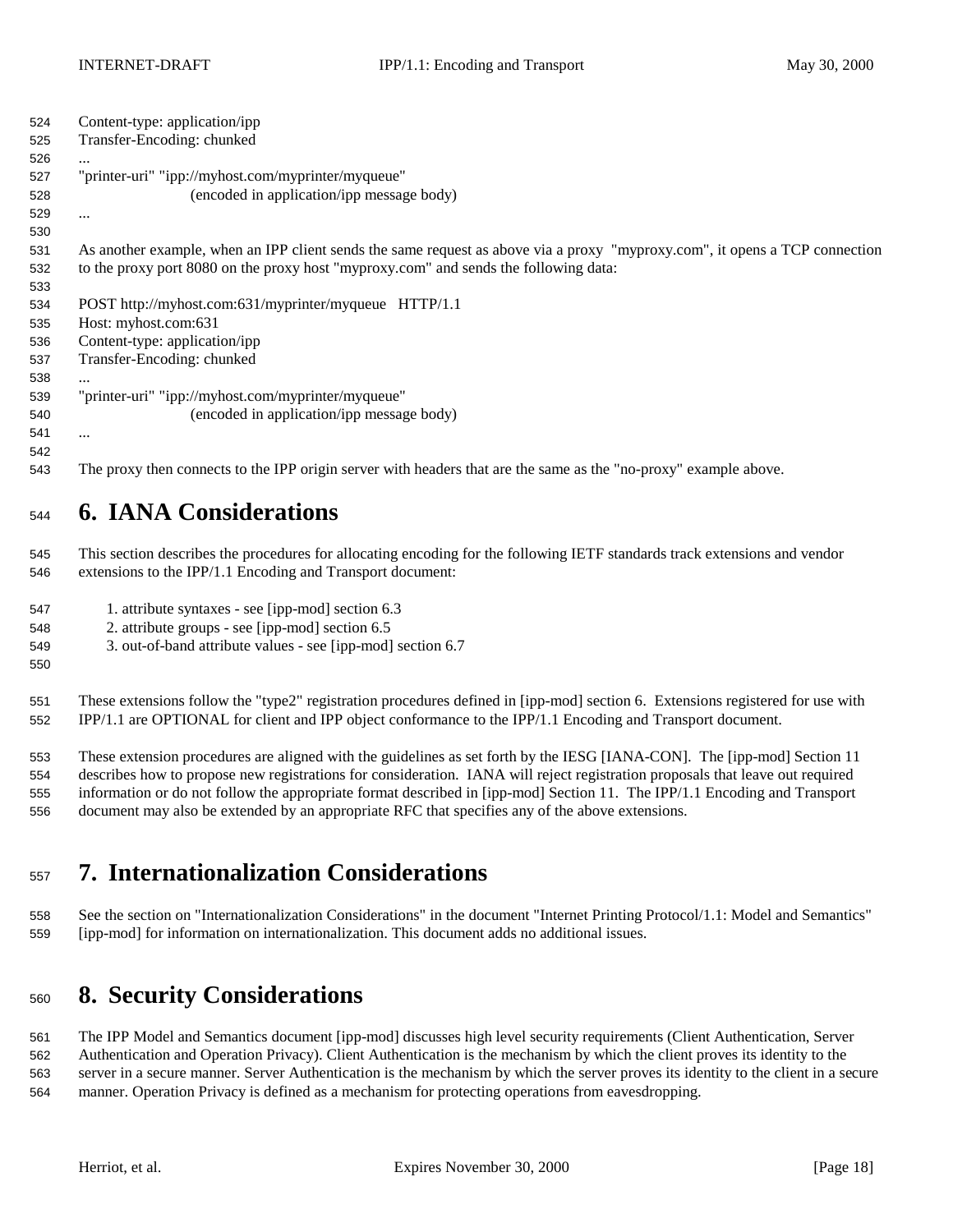## <span id="page-18-0"></span>**8.1 Security Conformance Requirements**

This section defines the security requirements for IPP clients and IPP objects.

#### **8.1.1 Digest Authentication**

- IPP clients MUST support:
- Digest Authentication [RFC2617].
- MD5 and MD5-sess MUST be implemented and supported.
- The Message Integrity feature NEED NOT be used.
- 
- IPP Printers SHOULD support:
- Digest Authentication [RFC2617].
- MD5 and MD5-sess MUST be implemented and supported.
- The Message Integrity feature NEED NOT be used.
- The reasons that IPP Printers SHOULD (rather than MUST) support Digest Authentication are:
- 1. While Client Authentication is important, there is a certain class of printer devices where it does not make sense. Specifically, a low-end device with limited ROM space and low paper throughput may not need Client Authentication. This class of device typically requires firmware designers to make trade-offs between protocols and functionality to arrive at the lowest-cost solution possible. Factored into the designer's decisions is not just the size of the code, but also the testing, maintenance, usefulness, and time-to-market impact for each feature delivered to the customer. Forcing such low-end devices to provide security in order to claim IPP/1.1 conformance would not make business sense and could potentially stall the adoption of the standard.
- 2. Print devices that have high-volume throughput and have available ROM space have a compelling argument to provide support for Client Authentication that safeguards the device from unauthorized access. These devices are prone to a high loss of consumables and paper if unauthorized access should occur.
- 

**8.1.2 Transport Layer Security (TLS)**

 IPP Printers SHOULD support Transport Layer Security (TLS) [RFC2246] for Server Authentication and Operation Privacy. IPP Printers MAY also support TLS for Client Authentication. If an IPP Printer supports TLS, it MUST support the 594 TLS DHE DSS WITH 3DES EDE CBC SHA cipher suite as mandated by RFC 2246 [RFC2246]. All other cipher suites are OPTIONAL. An IPP Printer MAY support Basic Authentication (described in HTTP/1.1 [RFC2617]) for Client Authentication if the channel is secure. TLS with the above mandated cipher suite can provide such a secure channel.

597 If a IPP client supports TLS, it MUST support the TLS\_DHE\_DSS\_WITH\_3DES\_EDE\_CBC\_SHA cipher suite as mandated by RFC 2246 [RFC2246]. All other cipher suites are OPTIONAL.

 The IPP Model and Semantics document defines two printer attributes ("uri-authentication-supported" and "uri-security- supported") that the client can use to discover the security policy of a printer. That document also outlines IPP-specific security considerations and should be the primary reference for security implications with regard to the IPP protocol itself. For backward compatibility with IPP version 1.0, IPP clients and printers may also support SSL3 [ssl]. This is in addition to the security required in this document.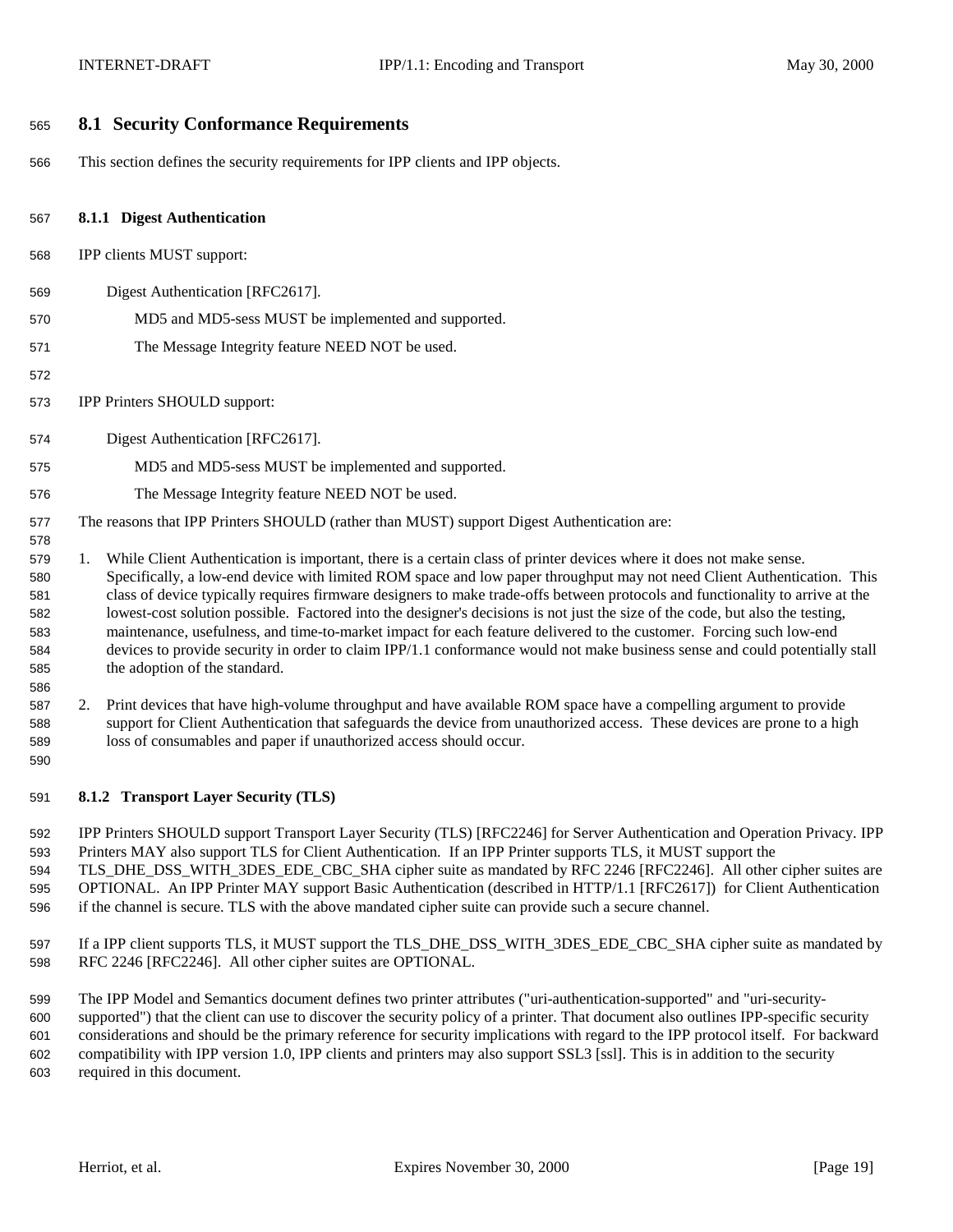## <span id="page-19-0"></span>**8.2 Using IPP with TLS**

 IPP/1.1 uses the "Upgrading to TLS Within HTTP/1.1" mechanism [RFC2817]. An initial IPP request never uses TLS. The client requests a secure TLS connection by using the HTTP "Upgrade" header, while the server agrees in the HTTP response. The switch to TLS occurs either because the server grants the client's request to upgrade to TLS, or a server asks to switch to TLS in its response. Secure communication begins with a server's response to switch to TLS.

# **9. Interoperability with IPP/1.0 Implementations**

 It is beyond the scope of this specification to mandate conformance with previous versions. IPP/1.1 was deliberately designed, however, to make supporting previous versions easy. It is worth noting that, at the time of composing this specification (1999), we would expect IPP/1.1 Printer implementations to:

- understand any valid request in the format of IPP/1.0, or 1.1;
- respond appropriately with a response containing the same "version-number" parameter value used by the client in the request.
- And we would expect IPP/1.1 clients to:
- understand any valid response in the format of IPP/1.0, or 1.1.

## **9.1 The "version-number" Parameter**

- The following are rules regarding the "version-number" parameter (see section [3.3\)](#page-10-0):
- 1. Clients MUST send requests containing a "version-number" parameter with a '1.1' value and SHOULD try supplying alternate version numbers if they receive a 'server-error-version-not-supported' error return in a response.
- 2. IPP objects MUST accept requests containing a "version-number" parameter with a '1.1' value (or reject the request for reasons other than 'server-error-version-not-supported').
- 3. It is recommended that IPP objects accept any request with the major version '1' (or reject the request for reasons other than 'server-error-version-not-supported'). See [ipp-mod] "versions" sub-section.
- 4. In any case, security MUST NOT be compromised when a client supplies a lower "version-number" parameter in a request. For example, if an IPP/1.1 conforming Printer object accepts version '1.0' requests and is configured to enforce Digest Authentication, it MUST do the same for a version '1.0' request.

## **9.2 Security and URL Schemes**

- The following are rules regarding security, the "version-number" parameter, and the URL scheme supplied in target attributes and responses:
- 1. When a client supplies a request, the "printer-uri" or "job-uri" target operation attribute MUST have the same scheme as that indicated in one of the values of the "printer-uri-supported" Printer attribute.
- 2. When the server returns the "job-printer-uri" or "job-uri" Job Description attributes, it SHOULD return the same scheme ('ipp', 'https', 'http', etc.) that the client supplied in the "printer-uri" or "job-uri" target operation attributes in the Get-Job-Attributes or Get-Jobs request, rather than the scheme used when the job was created. However, when a client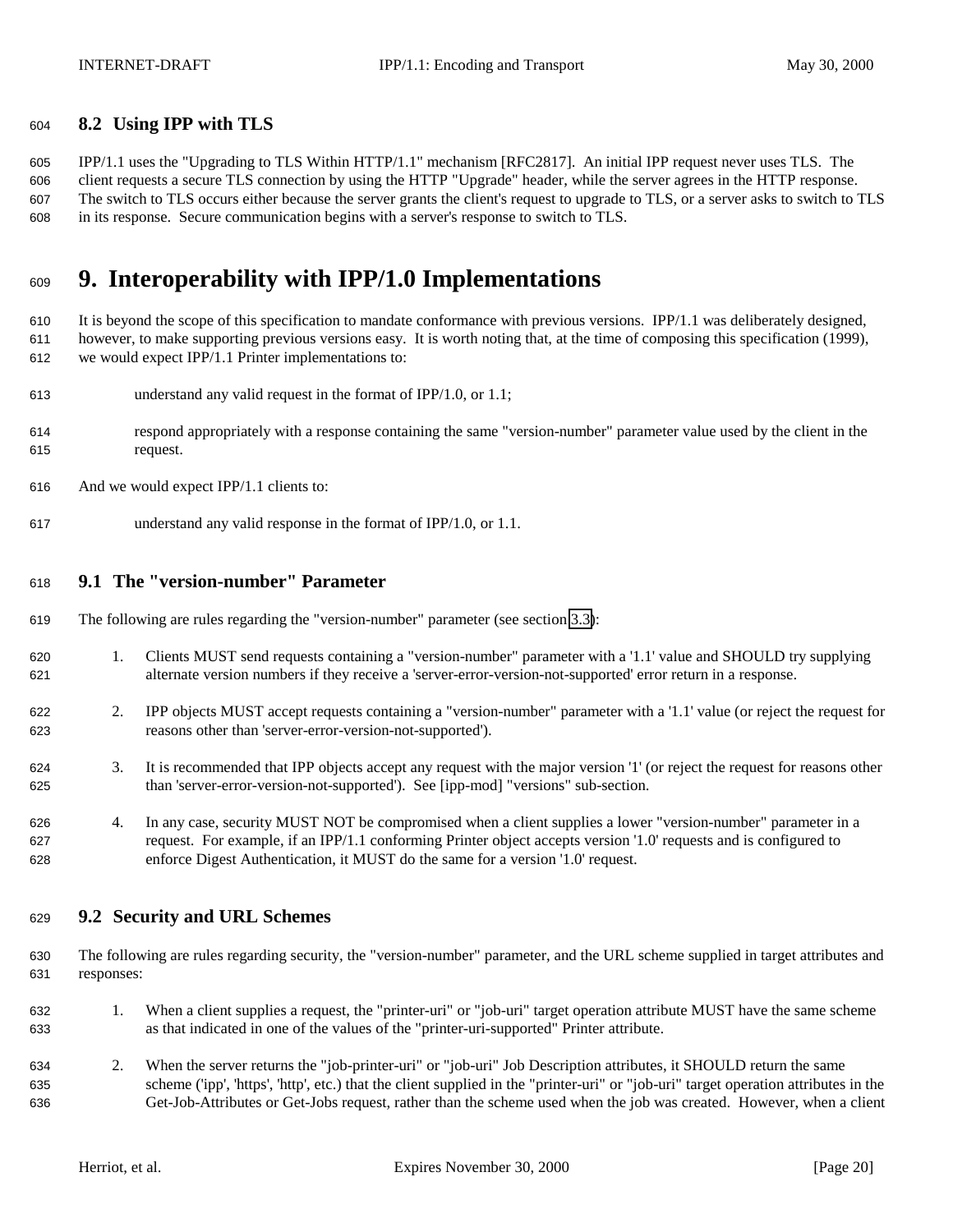- <span id="page-20-0"></span> requests job attributes using the Get-Job-Attributes or Get-Jobs operations, the jobs and job attributes that the server returns depends on: (1) the security in effect when the job was created, (2) the security in effect in the query request, and (3) the security policy in force.
- 3. It is recommended that if a server registers a non-secure ipp-URL with a directory service (see [IPP-MOD] "Generic Directory Schema" Appendix), then it also register an http-URL for interoperability with IPP/1.0 clients (see section [9\)](#page-19-0).
- 4. In any case, security MUST NOT be compromised when a client supplies an 'http' or other non-secure URL scheme in the target "printer-uri" and "job-uri" operation attributes in a request.

# **10. References**

- [dpa] ISO/IEC 10175 Document Printing Application (DPA), June 1996.
- [iana] IANA Registry of Coded Character Sets: ftp://ftp.isi.edu/in-notes/iana/assignments/character-sets.
- [ipp-iig] Hastings, Tom, et al., "Internet Printing Protocol/1.1: Implementer's Guide", draft-ietf-ipp-implementers-guide-v11- 00.txt, work in progress, September 27, 1999.
- [ipp-mod] R. deBry, T. Hastings, R. Herriot, S. Isaacson, P. Powell, "Internet Printing Protocol/1.1: Model and Semantics", <draft-ietf-ipp-model-v11-07.txt>, May 22, 2000.
- [ipp-pro] Herriot, R., Butler, S., Moore, P., Turner, R., "Internet Printing Protocol/1.1: Encoding and Transport", draft-ietf-ipp-protocol-v11-06.txt, May 30, 2000.
- [RFC822] Crocker, D., "Standard for the Format of ARPA Internet Text Messages", RFC 822, August 1982.
- [RFC1123] Braden, S., "Requirements for Internet Hosts Application and Support", RFC 1123, October, 1989.
- [RFC1179] McLaughlin, L. III, (editor), "Line Printer Daemon Protocol" RFC 1179, August 1990.
- [RFC1543] Postel, J., "Instructions to RFC Authors", RFC 1543, October 1993.
- [RFC1738] Berners-Lee, T., Masinter, L., McCahill, M. , "Uniform Resource Locators (URL)", RFC 1738, December, 1994.
- [RFC1759] Smith, R., Wright, F., Hastings, T., Zilles, S., and Gyllenskog, J., "Printer MIB", RFC 1759, March 1995.
- [RFC1766] H. Alvestrand, " Tags for the Identification of Languages", RFC 1766, March 1995.
- [RFC1808] R. Fielding, "Relative Uniform Resource Locators", RFC1808, June 1995.
- [RFC1903] J. Case, et al. "Textual Conventions for Version 2 of the Simple Network Management Protocol (SNMPv2)", RFC 1903, January 1996.
- [RFC2046] N. Freed & N. Borenstein, Multipurpose Internet Mail Extensions (MIME) Part Two: Media Types. November 1996, RFC 2046.
- [RFC2048] N. Freed, J. Klensin & J. Postel. Multipurpose Internet Mail Extension (MIME) Part Four: Registration Procedures. November 1996 (Also BCP0013), RFC 2048.
- [RFC2119] S. Bradner, "Key words for use in RFCs to Indicate Requirement Levels", RFC 2119 , March 1997.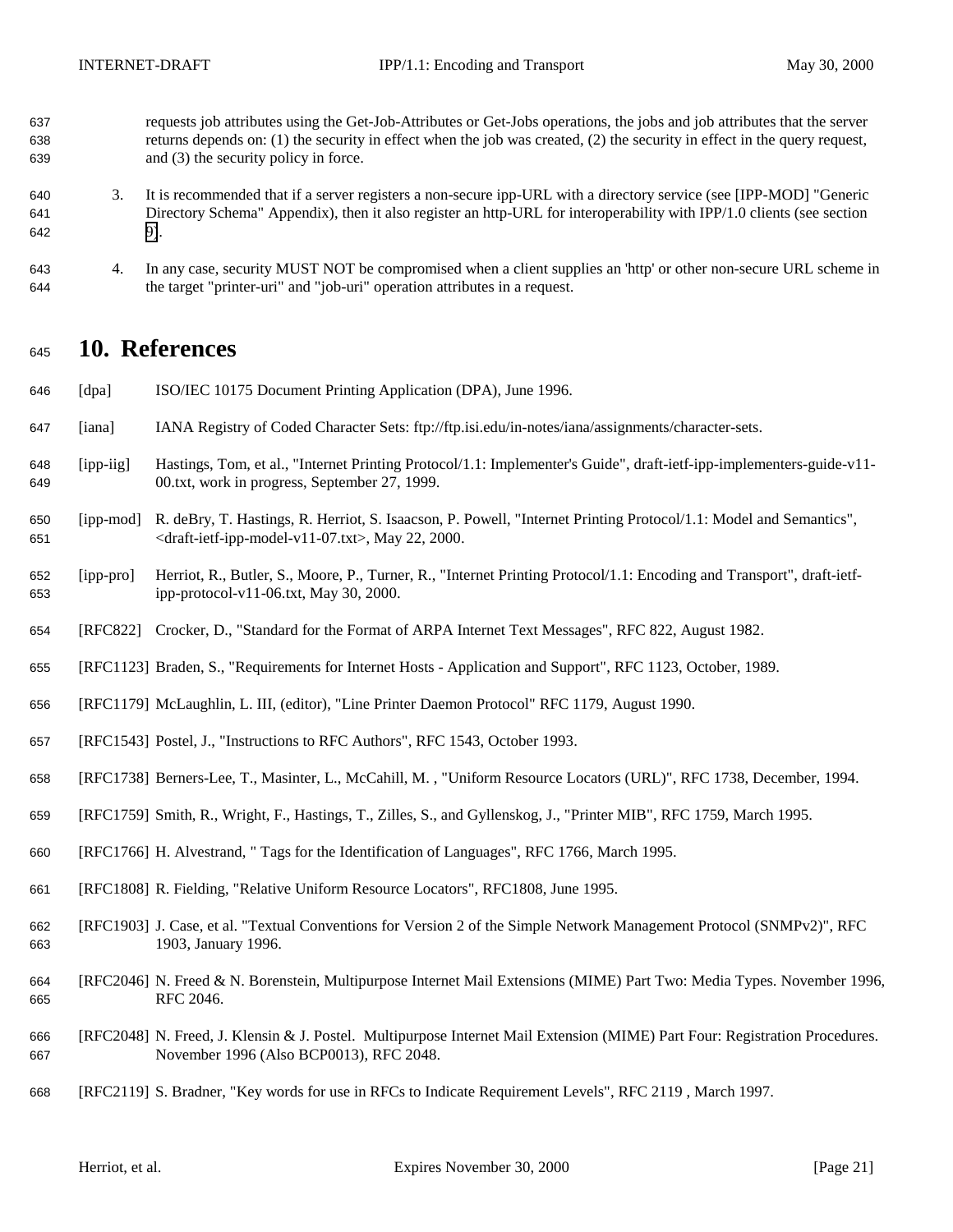| 669 | [RFC2184] N. Freed, K. Moore, "MIME Parameter Value and Encoded Word Extensions: Character Sets, Languages, and |
|-----|-----------------------------------------------------------------------------------------------------------------|
| 670 | Continuations", RFC 2184, August 1997.                                                                          |

- [RFC2234] D. Crocker et al., "Augmented BNF for Syntax Specifications: ABNF", RFC 2234. November 1997.
- [RFC2246] T. Dierks et al., "The TLS Protocol", RFC 2246. January 1999.
- [RFC2396] Berners-Lee, T., Fielding, R., Masinter, L., "Uniform Resource Identifiers (URI): Generic Syntax", RFC 2396, August 1998.
- [RFC2565] Herriot, R., Butler, S., Moore, P., Turner, R., "Internet Printing Protocol/1.0: Encoding and Transport", RFC 2565, April 1999.
- [RFC2566] R. deBry, T. Hastings, R. Herriot, S. Isaacson, P. Powell, "Internet Printing Protocol/1.0: Model and Semantics", RFC 2566, April, 1999.
- [RFC2567] Wright, D., "Design Goals for an Internet Printing Protocol", RFC2567, April 1999.
- [RFC2568] Zilles, S., "Rationale for the Structure and Model and Protocol for the Internet Printing Protocol", RC 2568, April 1999.
- [RFC2569] Herriot, R., Hastings, T., Jacobs, N., Martin, J., "Mapping between LPD and IPP Protocols RFC 2569, April 1999.
- [RFC2616]
- R. Fielding, J. Gettys, J. Mogul, H. Frystyk, L. Masinter, P. Leach, T. Berners-Lee, "Hypertext Transfer Protocol HTTP/1.1", RFC 2616, June 1999.

#### [RFC2617]

- J. Franks, P. Hallam-Baker, J. Hostetler, S. Lawrence, P. Leach, A. Luotonen, L. Stewart, "HTTP Authentication: Basic and Digest Access Authentication", RFC 2617, June 1999.
- [RFC2817] R. Khare, S. Lawrence, "Upgrading to TLS Within HTTP/1.1", RFC 2817, May 2000.
- [SSL]
- Netscape, The SSL Protocol, Version 3, (Text version 3.02), November 1996.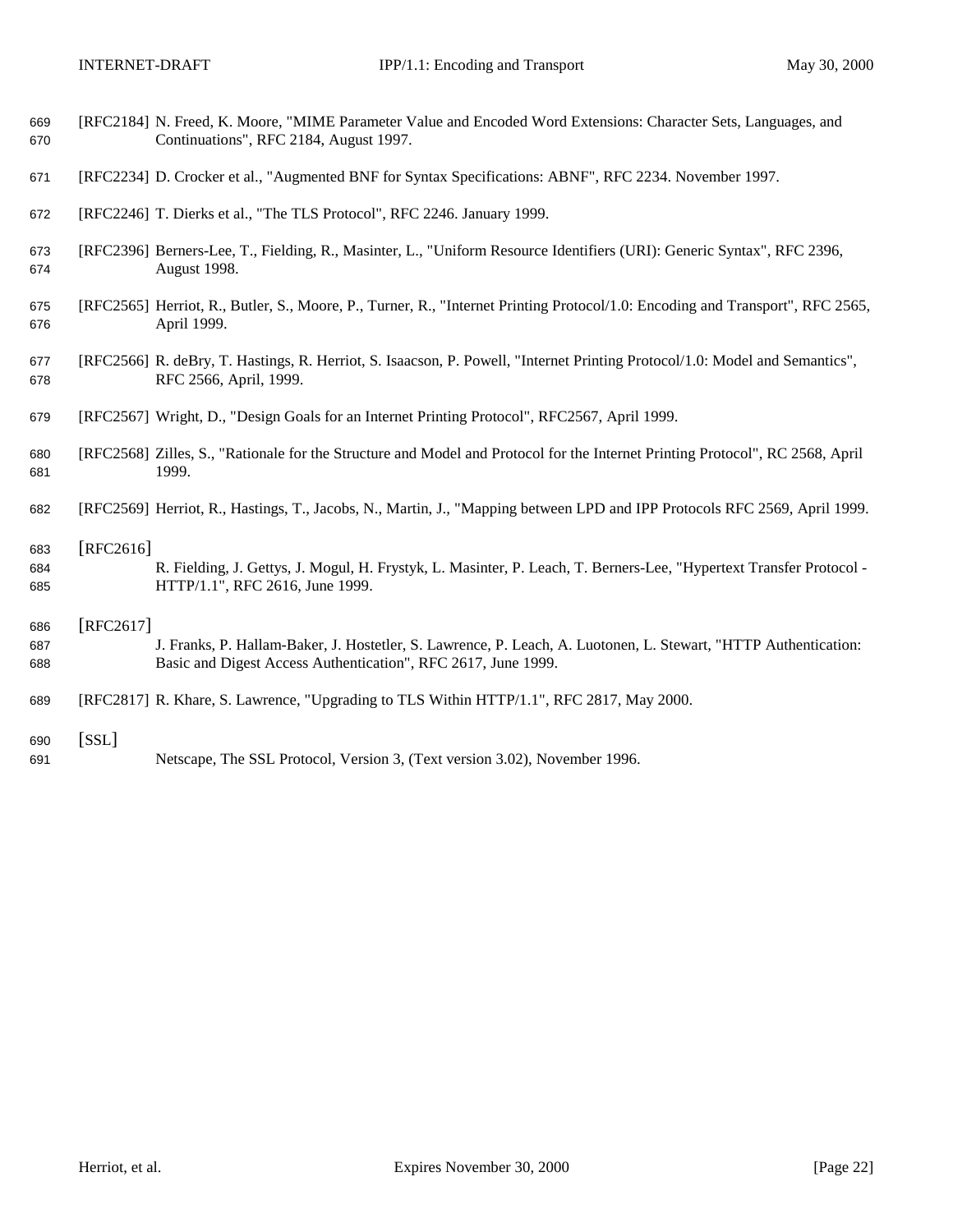# <span id="page-22-0"></span><sup>692</sup> **11. Author's Address**

Robert Herriot (editor) Paul Moore 3400 Hillview Ave., Bldg #1 10900 NE 8th St #900 Palo Alto, CA 94304 Bellevue, WA 98004

Phone: 650-813-7696 Phone: 425-462-5852 Fax: 650-813-6860 Email: robert.herriot@pahv.xerox.com Email: pmoore@peerless.com

Sylvan Butler Randy Turner Hewlett-Packard 2Wire, Inc. 11311 Chinden Blvd. 694 Tasman Dr. Boise, ID 83714 Milpitas, CA 95035

Phone: 208-396-6000 Phone: 408-546-1273 Fax: 208-396-3457 Email: sbutler@boi.hp.com

IPP Mailing List: ipp@pwg.org Phone: 310-333-5764 IPP Mailing List Subscription: ipp-request@pwg.org Fax: 310-333-5514 IPP Web Page: http://www.pwg.org/ipp/ Email: jwenn@cp10.es.xerox.com

693

# <sup>694</sup> **12. Other Participants:**

Chuck Adams - Tektronix Shivaun Albright - HP Stefan Andersson - Axis Jeff Barnett - IBM Ron Bergman - Hitachi Koki Imaging Systems Dennis Carney - IBM Keith Carter - IBM Angelo Caruso - Xerox Rajesh Chawla - TR Computing Solutions Nancy Chen - Okidata Josh Cohen - Microsoft Jeff Copeland - QMS Andy Davidson - Tektronix Roger deBry - IBM Maulik Desai - Auco Mabry Dozier - QMS Lee Farrell - Canon Information Systems Satoshi Fujitami - Ricoh Steve Gebert - IBM Sue Gleeson - Digital Charles Gordon - Osicom Brian Grimshaw - Apple Jerry Hadsell - IBM Richard Hart - Digital Tom Hastings - Xerox Henrik Holst - I-data Stephen Holmstead Zhi-Hong Huang - Zenographics Scott Isaacson - Novell Babek Jahromi - Microsoft Babek Jahromi - Microsoft Swen Johnson - Xerox David Kellerman - Northlake Software Robert Kline - TrueSpectra **Charles Kong - Panasonic** Carl Kugler - IBM Dave Kuntz - Hewlett-Packard Takami Kurono - Brother Rick Landau - Digital Scott Lawrence - Agranot Systems Greg LeClair - Epson

Xerox Corporation Peerless Systems Networking

John Wenn Xerox Corporation 737 Hawaii St El Segundo, CA 90245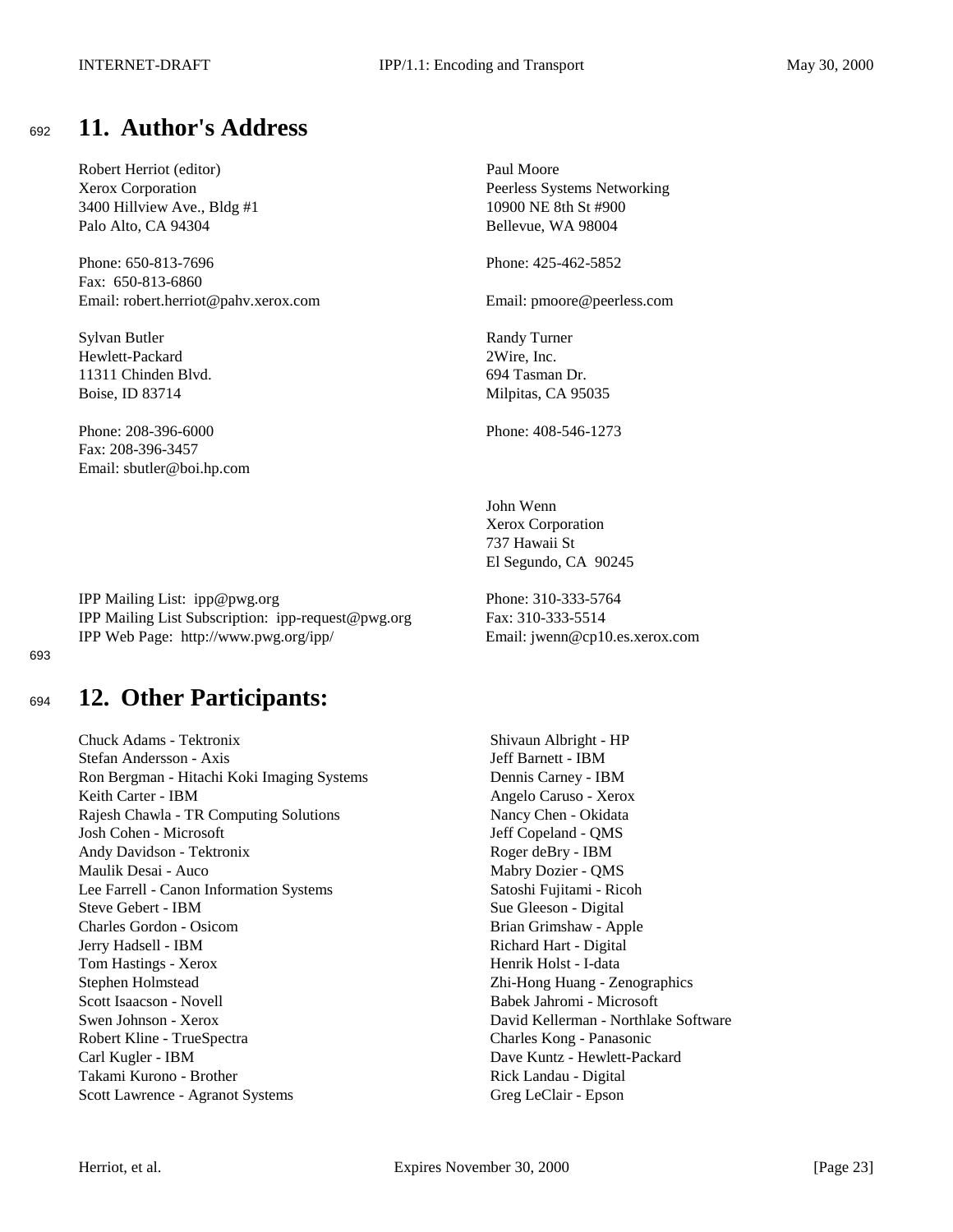<span id="page-23-0"></span>Dwight Lewis - Lexmark Harry Lewis - IBM Tony Liao - Vivid Image Roy Lomicka - Digital Pete Loya - HP Ray Lutz - Cognisys Mike MacKay - Novell, Inc. **David Manchala - Xerox** David Manchala - Xerox Carl-Uno Manros - Xerox Jay Martin - Underscore Stan McConnell - Xerox Larry Masinter - Xerox Sandra Matts - Hewlett Packard **Peter Michalek - Shinesoft** Peter Michalek - Shinesoft Ira McDonald - High North Inc. Mike Moldovan - G3 Nova Tetsuya Morita - Ricoh Yuichi Niwa - Ricoh Pat Nogay - IBM Ron Norton - Printronics Hugo Parra, Novell Bob Pentecost - Hewlett-Packard Patrick Powell - Astart Technologies Jeff Rackowitz - Intermec Eric Random - Peerless Rob Rhoads - Intel Xavier Riley - Xerox Gary Roberts - Ricoh David Roach - Unisys Stuart Rowley - Kyocera Yuji Sasaki - Japan Computer Industry Richard Schneider - Epson Bob Setterbo - Adobe Gail Songer - Peerless Hideki Tanaka - Cannon Information Systems Devon Taylor - Novell, Inc. Mike Timperman - Lexmark Atsushi Uchino - Epson Shigeru Ueda - Canon Bob Von Andel - Allegro Software William Wagner - NetSilicon/DPI Jim Walker - DAZEL Chris Wellens - Interworking Labs Trevor Wells - Hewlett Packard Craig Whittle - Sharp Labs Rob Whittle - Novell, Inc. Jasper Wong - Xionics Don Wright - Lexmark Michael Wu - Heidelberg Digital Rick Yardumian - Xerox Michael Yeung - Canon Information Systems Lloyd Young - Lexmark Atsushi Yuki - Kyocera Peter Zehler - Xerox William Zhang- Canon Information Systems Frank Zhao - Panasonic

Kris Schoff - HP Katsuaki Sekiguchi - Canon Information Systems Steve Zilles - Adobe Rob Zirnstein - Canon Information Systems

695

# <sup>696</sup> **13. Appendix A: Protocol Examples**

# <sup>697</sup> **13.1 Print-Job Request**

698 The following is an example of a Print-Job request with job-name, copies, and sides specified. The "ipp-attribute-fidelity" 699 attribute is set to 'true' so that the print request will fail if the "copies" or the "sides" attribute are not supported or their values are 700 not supported.

| <b>Octets</b>               | <b>Symbolic Value</b>       | <b>Protocol field</b>    |
|-----------------------------|-----------------------------|--------------------------|
| 0x0101                      | 1.1                         | version-number           |
| 0x0002                      | Print-Job                   | operation-id             |
| 0x00000001                  |                             | request-id               |
| 0x01                        | start operation-attributes  | operation-attributes-tag |
| 0x47                        | charset type                | value-tag                |
| 0x0012                      |                             | name-length              |
| attributes-charset          | attributes-charset          | name                     |
| 0x0008                      |                             | value-length             |
| us-ascii                    | US-ASCII                    | value                    |
| 0x48                        | natural-language type       | value-tag                |
| 0x001B                      |                             | name-length              |
| attributes-natural-language | attributes-natural-language | name                     |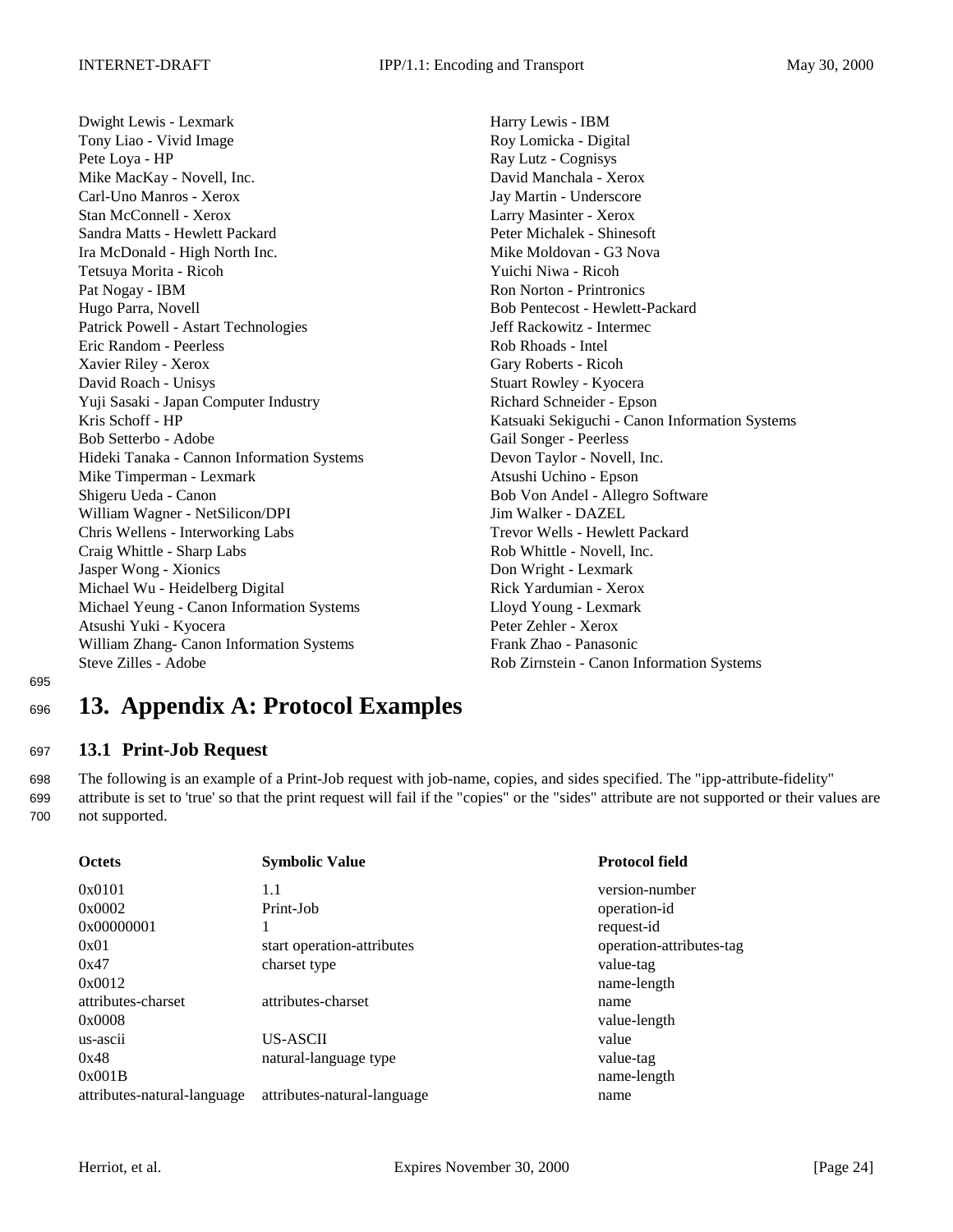<span id="page-24-0"></span>

| <b>Octets</b>          | <b>Symbolic Value</b>     | <b>Protocol field</b> |
|------------------------|---------------------------|-----------------------|
| 0x0005                 |                           | value-length          |
| en-us                  | en-US                     | value                 |
| 0x45                   | uri type                  | value-tag             |
| 0x000B                 |                           | name-length           |
| printer-uri            | printer-uri               | name                  |
| 0x0015                 |                           | value-length          |
| ipp://forest/pinetree  | printer pinetree          | value                 |
| 0x42                   | nameWithoutLanguage type  | value-tag             |
| 0x0008                 |                           | name-length           |
| job-name               | job-name                  | name                  |
| 0x0006                 |                           | value-length          |
| foobar                 | foobar                    | value                 |
| 0x22                   | boolean type              | value-tag             |
| 0x0016                 |                           | name-length           |
| ipp-attribute-fidelity | ipp-attribute-fidelity    | name                  |
| 0x0001                 |                           | value-length          |
| 0x01                   | true                      | value                 |
| 0x02                   | start job-attributes      | job-attributes-tag    |
| 0x21                   | integer type              | value-tag             |
| 0x0006                 |                           | name-length           |
| copies                 | copies                    | name                  |
| 0x0004                 |                           | value-length          |
| 0x00000014             | 20                        | value                 |
| 0x44                   | keyword type              | value-tag             |
| 0x0005                 |                           | name-length           |
| sides                  | sides                     | name                  |
| 0x0013                 |                           | value-length          |
| two-sided-long-edge    | two-sided-long-edge       | value                 |
| 0x03                   | end-of-attributes         | end-of-attributes-tag |
| % ! PS                 | <postscript></postscript> | data                  |

# <sup>701</sup> **13.2 Print-Job Response (successful)**

702 Here is an example of a successful Print-Job response to the previous Print-Job request. The printer supported the "copies" and 703 "sides" attributes and their supplied values. The status code returned is 'successful-ok'.

| <b>Octets</b>               | <b>Symbolic Value</b>       | <b>Protocol field</b>    |
|-----------------------------|-----------------------------|--------------------------|
| 0x0101                      | 1.1                         | version-number           |
| 0x0000                      | successful-ok               | status-code              |
| 0x00000001                  |                             | request-id               |
| 0x01                        | start operation-attributes  | operation-attributes-tag |
| 0x47                        | charset type                | value-tag                |
| 0x0012                      |                             | name-length              |
| attributes-charset          | attributes-charset          | name                     |
| 0x0008                      |                             | value-length             |
| us-ascii                    | US-ASCII                    | value                    |
| 0x48                        | natural-language type       | value-tag                |
| 0x001B                      |                             | name-length              |
| attributes-natural-language | attributes-natural-language | name                     |
| 0x0005                      |                             | value-length             |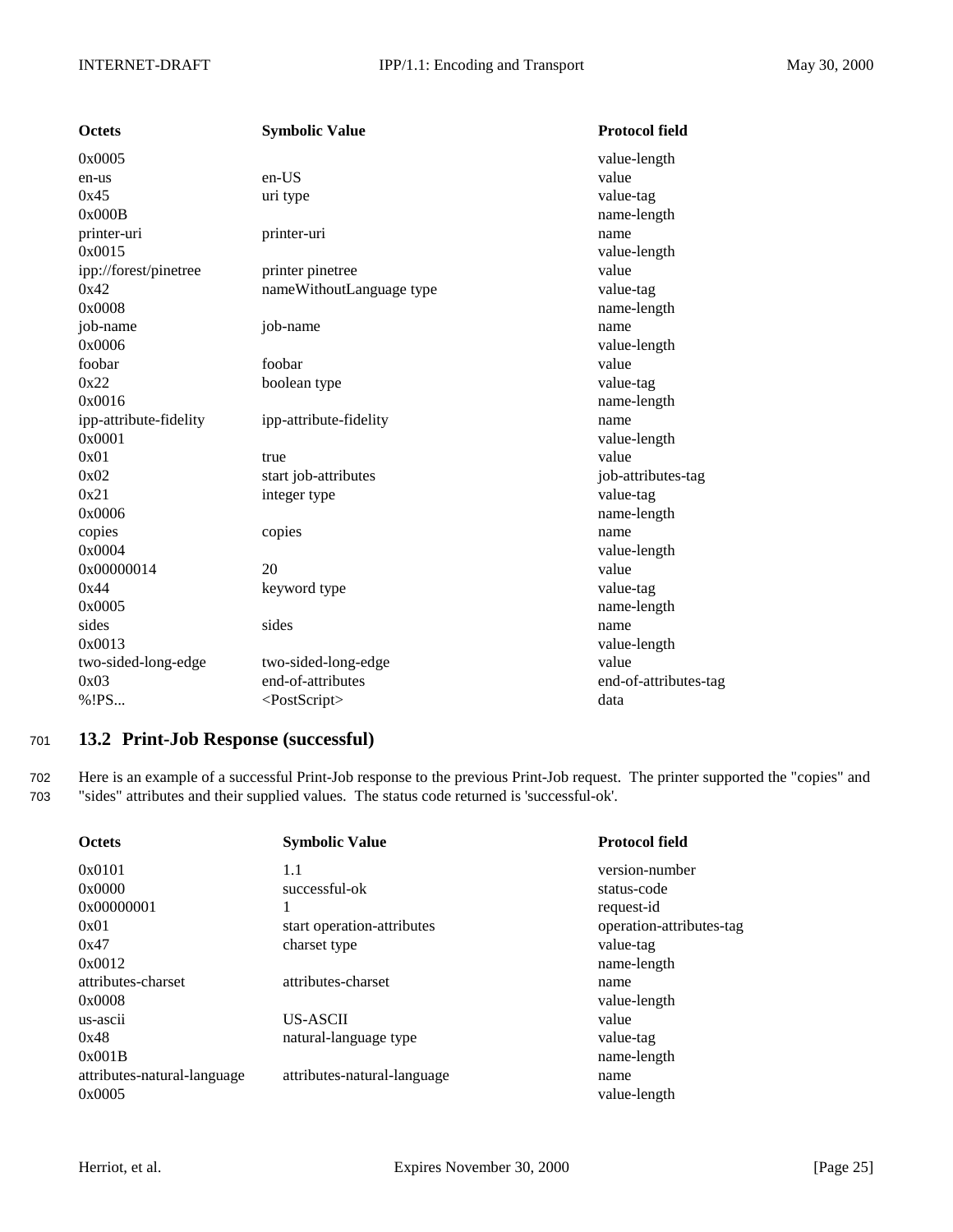<span id="page-25-0"></span>

| <b>Octets</b>             | <b>Symbolic Value</b>    | <b>Protocol field</b> |
|---------------------------|--------------------------|-----------------------|
| en-us                     | en-US                    | value                 |
| 0x41                      | textWithoutLanguage type | value-tag             |
| 0x000E                    |                          | name-length           |
| status-message            | status-message           | name                  |
| 0x000D                    |                          | value-length          |
| successful-ok             | successful-ok            | value                 |
| 0x02                      | start job-attributes     | job-attributes-tag    |
| 0x21                      | integer                  | value-tag             |
| 0x0006                    |                          | name-length           |
| job-id                    | job-id                   | name                  |
| 0x0004                    |                          | value-length          |
| 147                       | 147                      | value                 |
| 0x45                      | uri type                 | value-tag             |
| 0x0007                    |                          | name-length           |
| job-uri                   | job-uri                  | name                  |
| 0x0019                    |                          | value-length          |
| ipp://forest/pinetree/123 | job 123 on pinetree      | value                 |
| 0x23                      | enum type                | value-tag             |
| 0x0009                    |                          | name-length           |
| job-state                 | job-state                | name                  |
| 0x0004                    |                          | value-length          |
| 0x0003                    | pending                  | value                 |
| 0x03                      | end-of-attributes        | end-of-attributes-tag |

# <sup>705</sup> **13.3 Print-Job Response (failure)**

 Here is an example of an unsuccessful Print-Job response to the previous Print-Job request. It fails because, in this case, the printer does not support the "sides" attribute and because the value '20' for the "copies" attribute is not supported. Therefore, no job is created, and neither a "job-id" nor a "job-uri" operation attribute is returned. The error code returned is 'client-error-attributes-or-values-not-supported' (0x040B).

710

| <b>Octets</b>       | <b>Symbolic Value</b>                           | <b>Protocol field</b>   |
|---------------------|-------------------------------------------------|-------------------------|
| 0x0101              | 1.1                                             | version-number          |
| 0x040B              | client-error-attributes-or-values-not-supported | status-code             |
| 0x00000001          | 1                                               | request-id              |
| 0x01                | start operation-attributes                      | operation-attribute tag |
| 0x47                | charset type                                    | value-tag               |
| 0x0012              |                                                 | name-length             |
| attributes-charset  | attributes-charset                              | name                    |
| 0x0008              |                                                 | value-length            |
| us-ascii            | US-ASCII                                        | value                   |
| 0x48                | natural-language type                           | value-tag               |
| 0x001B              |                                                 | name-length             |
| attributes-natural- | attributes-natural-language                     | name                    |
| language            |                                                 |                         |
| 0x0005              |                                                 | value-length            |
| en-us               | en-US                                           | value                   |
| 0x41                | textWithoutLanguage type                        | value-tag               |
| 0x000E              |                                                 | name-length             |
| status-message      | status-message                                  | name                    |
|                     |                                                 |                         |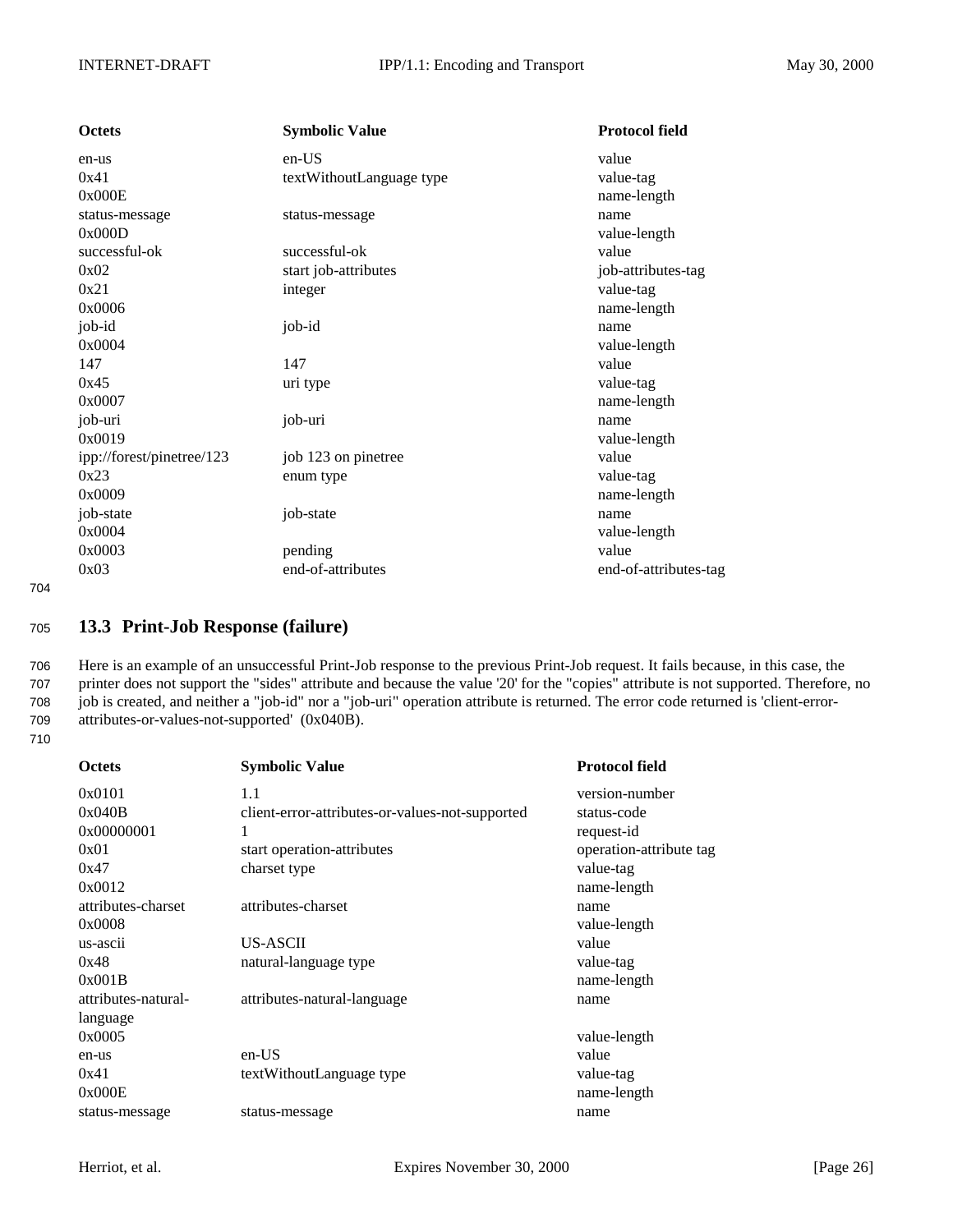<span id="page-26-0"></span>

| <b>Octets</b>                                                     | <b>Symbolic Value</b>                           | <b>Protocol field</b>      |
|-------------------------------------------------------------------|-------------------------------------------------|----------------------------|
| 0x002F<br>client-error-attributes-<br>or-values-not-<br>supported | client-error-attributes-or-values-not-supported | value-length<br>value      |
| 0x05                                                              | start unsupported-attributes                    | unsupported-attributes tag |
| 0x21                                                              | integer type                                    | value-tag                  |
| 0x0006                                                            |                                                 | name-length                |
| copies                                                            | copies                                          | name                       |
| 0x0004                                                            |                                                 | value-length               |
| 0x00000014                                                        | 20                                              | value                      |
| 0x10                                                              | unsupported (type)                              | value-tag                  |
| 0x0005                                                            |                                                 | name-length                |
| sides                                                             | sides                                           | name                       |
| 0x0000                                                            |                                                 | value-length               |
| 0x03                                                              | end-of-attributes                               | end-of-attributes-tag      |

## <sup>712</sup> **13.4 Print-Job Response (success with attributes ignored)**

 Here is an example of a successful Print-Job response to a Print-Job request like the previous Print-Job request, except that the value of 'ipp-attribute-fidelity' is false. The print request succeeds, even though, in this case, the printer supports neither the "sides" attribute nor the value '20' for the "copies" attribute. Therefore, a job is created, and both a "job-id" and a "job-uri" operation attribute are returned. The unsupported attributes are also returned in an Unsupported Attributes Group. The error code returned is 'successful-ok-ignored-or-substituted-attributes' (0x0001).

718

| <b>Octets</b>               | <b>Symbolic Value</b>                           | <b>Protocol field</b>      |
|-----------------------------|-------------------------------------------------|----------------------------|
| 0x0101                      | 1.1                                             | version-number             |
| 0x0001                      | successful-ok-ignored-or-substituted-attributes | status-code                |
| 0x00000001                  | 1                                               | request-id                 |
| 0x01                        | start operation-attributes                      | operation-attributes-tag   |
| 0x47                        | charset type                                    | value-tag                  |
| 0x0012                      |                                                 | name-length                |
| attributes-charset          | attributes-charset                              | name                       |
| 0x0008                      |                                                 | value-length               |
| us-ascii                    | <b>US-ASCII</b>                                 | value                      |
| 0x48                        | natural-language type                           | value-tag                  |
| 0x001B                      |                                                 | name-length                |
| attributes-natural-language | attributes-natural-language                     | name                       |
| 0x0005                      |                                                 | value-length               |
| en-us                       | en-US                                           | value                      |
| 0x41                        | textWithoutLanguage type                        | value-tag                  |
| 0x000E                      |                                                 | name-length                |
| status-message              | status-message                                  | name                       |
| 0x002F                      |                                                 | value-length               |
| successful-ok-ignored-or-   | successful-ok-ignored-or-substituted-attributes | value                      |
| substituted-attributes      |                                                 |                            |
| 0x05                        | start unsupported-attributes                    | unsupported-attributes tag |
| 0x21                        | integer type                                    | value-tag                  |
| 0x0006                      |                                                 | name-length                |
| copies                      | copies                                          | name                       |
| 0x0004                      |                                                 | value-length               |
| 0x00000014                  | 20                                              | value                      |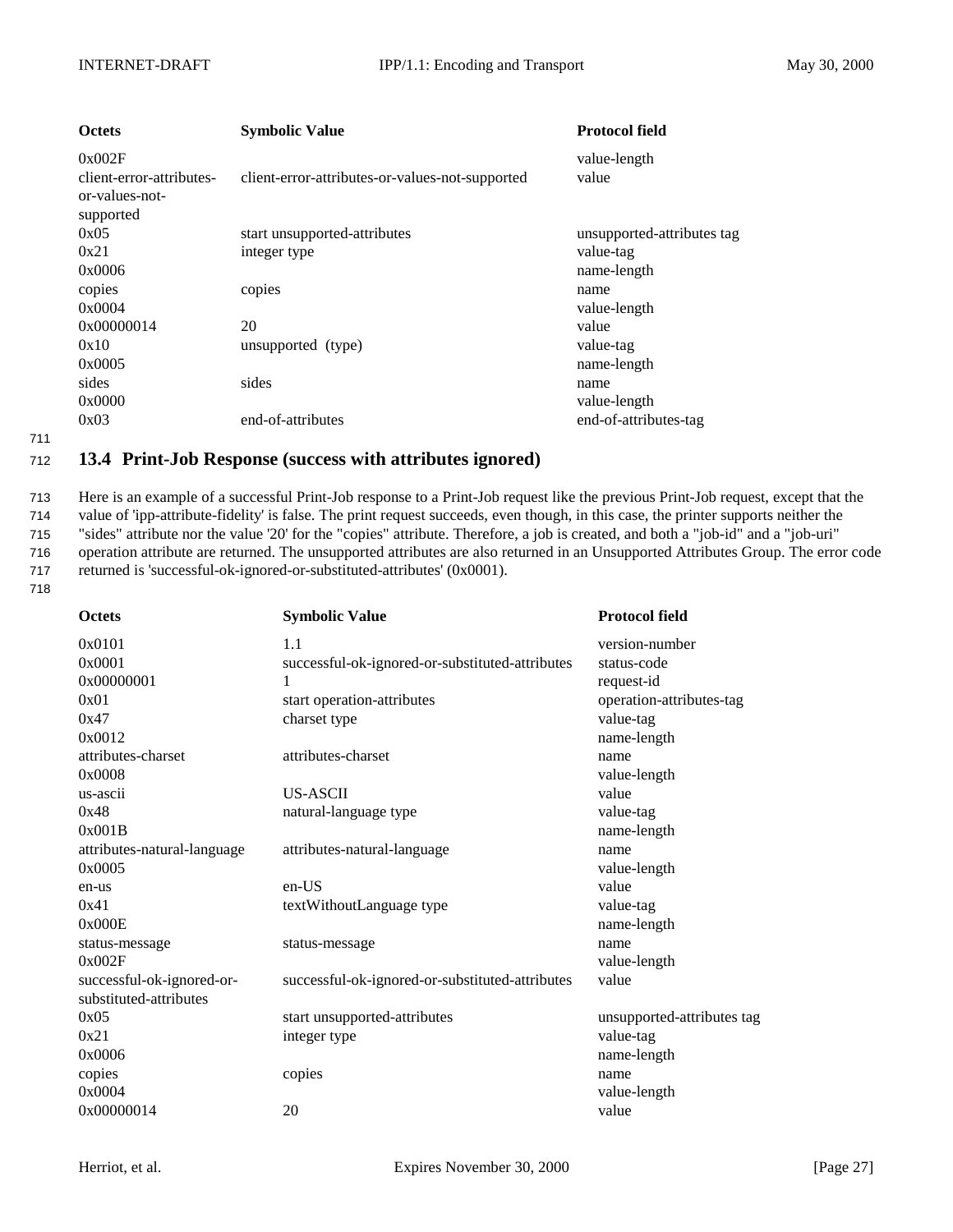<span id="page-27-0"></span>

| Octets                    | <b>Symbolic Value</b> | <b>Protocol field</b> |
|---------------------------|-----------------------|-----------------------|
| 0x10                      | unsupported (type)    | value-tag             |
| 0x0005                    |                       | name-length           |
| sides                     | sides                 | name                  |
| 0x0000                    |                       | value-length          |
| 0x02                      | start job-attributes  | job-attributes-tag    |
| 0x21                      | integer               | value-tag             |
| 0x0006                    |                       | name-length           |
| job-id                    | job-id                | name                  |
| 0x0004                    |                       | value-length          |
| 147                       | 147                   | value                 |
| 0x45                      | uri type              | value-tag             |
| 0x0007                    |                       | name-length           |
| job-uri                   | job-uri               | name                  |
| 0x0019                    |                       | value-length          |
| ipp://forest/pinetree/123 | job 123 on pinetree   | value                 |
| 0x23                      | enum type             | value-tag             |
| 0x0009                    |                       | name-length           |
| job-state                 | job-state             | name                  |
| 0x0004                    |                       | value-length          |
| 0x0003                    | pending               | value                 |
| 0x03                      | end-of-attributes     | end-of-attributes-tag |

# <sup>720</sup> **13.5 Print-URI Request**

721 The following is an example of Print-URI request with copies and job-name parameters:

| <b>Octets</b>         | <b>Symbolic Value</b>       | <b>Protocol field</b>    |
|-----------------------|-----------------------------|--------------------------|
| 0x0101                | 1.1                         | version-number           |
| 0x0003                | Print-URI                   | operation-id             |
| 0x00000001            | 1                           | request-id               |
| 0x01                  | start operation-attributes  | operation-attributes-tag |
| 0x47                  | charset type                | value-tag                |
| 0x0012                |                             | name-length              |
| attributes-charset    | attributes-charset          | name                     |
| 0x0008                |                             | value-length             |
| us-ascii              | <b>US-ASCII</b>             | value                    |
| 0x48                  | natural-language type       | value-tag                |
| 0x001B                |                             | name-length              |
| attributes-natural-   | attributes-natural-language | name                     |
| language              |                             |                          |
| 0x0005                |                             | value-length             |
| en-us                 | $en-US$                     | value                    |
| 0x45                  | uri type                    | value-tag                |
| 0x000B                |                             | name-length              |
| printer-uri           | printer-uri                 | name                     |
| 0x0015                |                             | value-length             |
| ipp://forest/pinetree | printer pinetree            | value                    |
| 0x45                  | uri type                    | value-tag                |
| 0x000C                |                             | name-length              |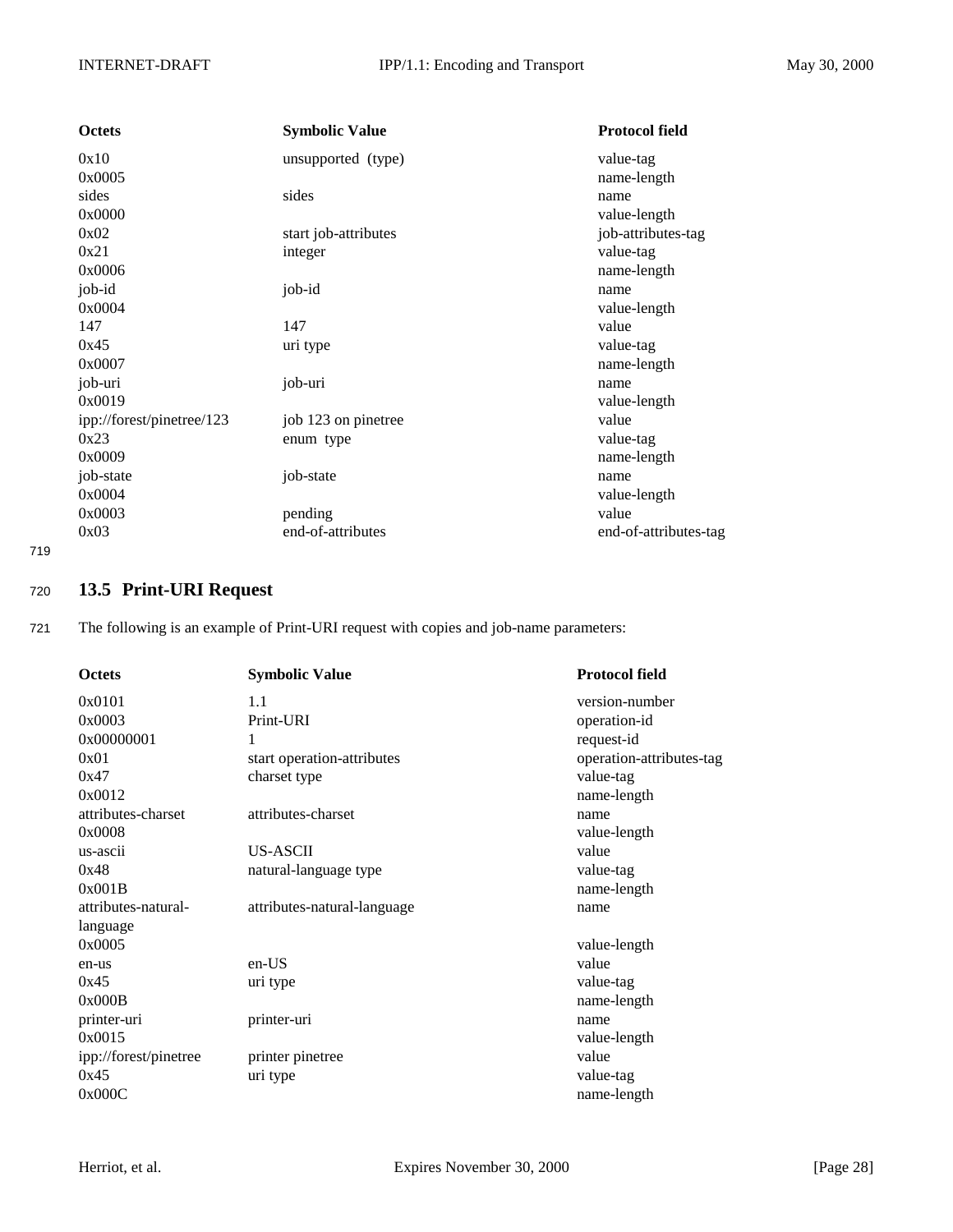<span id="page-28-0"></span>

| <b>Octets</b>     | <b>Symbolic Value</b>    | <b>Protocol field</b> |
|-------------------|--------------------------|-----------------------|
| document-uri      | document-uri             | name                  |
| 0x0011            |                          | value-length          |
| ftp://foo.com/foo | ftp://foo.com/foo        | value                 |
| 0x42              | nameWithoutLanguage type | value-tag             |
| 0x0008            |                          | name-length           |
| job-name          | job-name                 | name                  |
| 0x0006            |                          | value-length          |
| foobar            | foobar                   | value                 |
| 0x02              | start job-attributes     | job-attributes-tag    |
| 0x21              | integer type             | value-tag             |
| 0x0006            |                          | name-length           |
| copies            | copies                   | name                  |
| 0x0004            |                          | value-length          |
| 0x00000001        |                          | value                 |
| 0x03              | end-of-attributes        | end-of-attributes-tag |

## <sup>723</sup> **13.6 Create-Job Request**

724 The following is an example of Create-Job request with no parameters and no attributes:

| <b>Octets</b>         | <b>Symbolic Value</b>       | <b>Protocol field</b>    |
|-----------------------|-----------------------------|--------------------------|
| 0x0101                | 1.1                         | version-number           |
| 0x0005                | Create-Job                  | operation-id             |
| 0x00000001            | 1                           | request-id               |
| 0x01                  | start operation-attributes  | operation-attributes-tag |
| 0x47                  | charset type                | value-tag                |
| 0x0012                |                             | name-length              |
| attributes-charset    | attributes-charset          | name                     |
| 0x0008                |                             | value-length             |
| us-ascii              | <b>US-ASCII</b>             | value                    |
| 0x48                  | natural-language type       | value-tag                |
| 0x001B                |                             | name-length              |
| attributes-natural-   | attributes-natural-language | name                     |
| language              |                             |                          |
| 0x0005                |                             | value-length             |
| en-us                 | $en-US$                     | value                    |
| 0x45                  | uri type                    | value-tag                |
| 0x000B                |                             | name-length              |
| printer-uri           | printer-uri                 | name                     |
| 0x0015                |                             | value-length             |
| ipp://forest/pinetree | printer pinetree            | value                    |
| 0x03                  | end-of-attributes           | end-of-attributes-tag    |

725

# <sup>726</sup> **13.7 Get-Jobs Request**

727 The following is an example of Get-Jobs request with parameters but no attributes: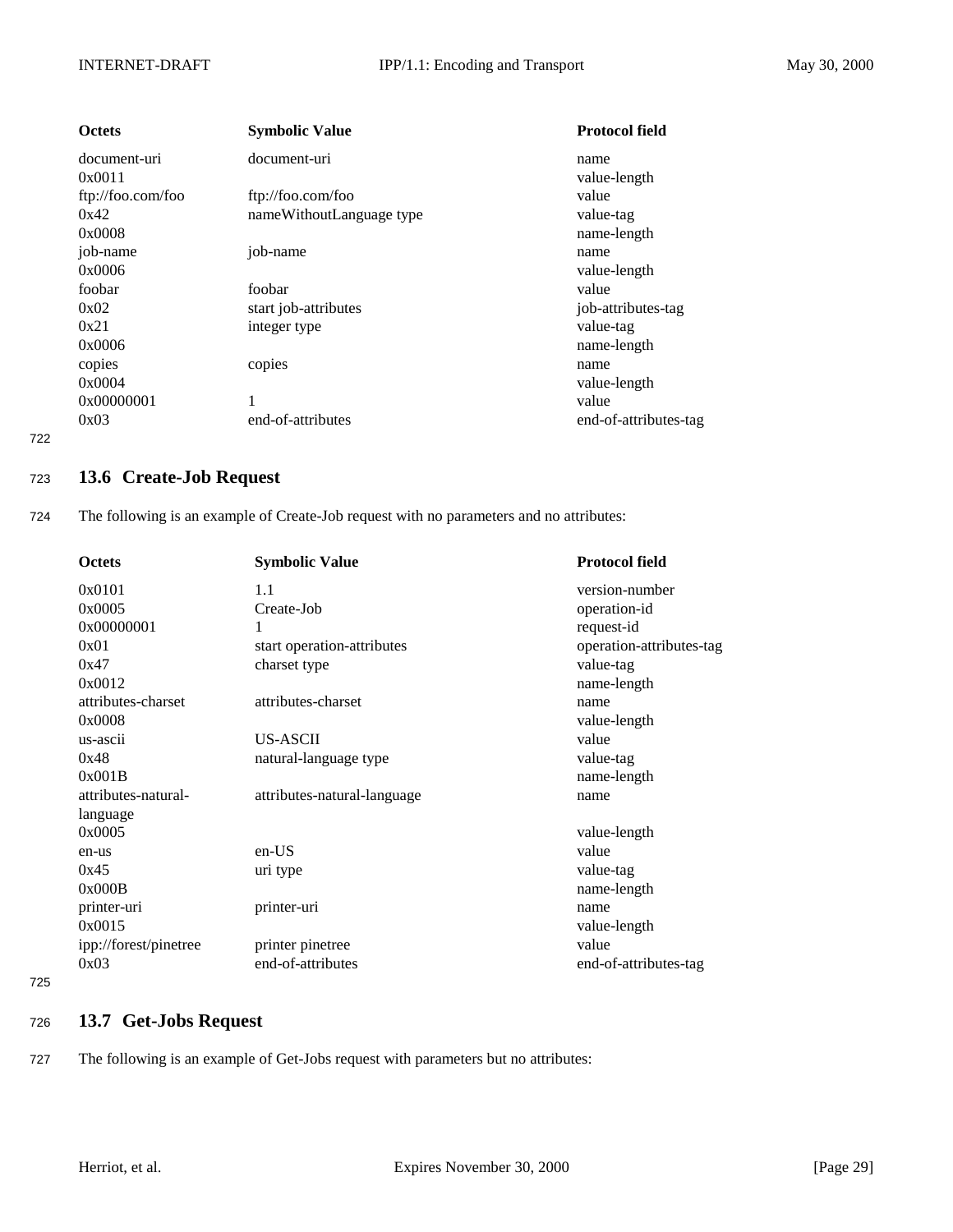<span id="page-29-0"></span>

| <b>Octets</b>               | <b>Symbolic Value</b>       | <b>Protocol field</b>    |
|-----------------------------|-----------------------------|--------------------------|
| 0x0101                      | 1.1                         | version-number           |
| 0x000A                      | Get-Jobs                    | operation-id             |
| 0x00000123                  | 0x123                       | request-id               |
| 0x01                        | start operation-attributes  | operation-attributes-tag |
| 0x47                        | charset type                | value-tag                |
| 0x0012                      |                             | name-length              |
| attributes-charset          | attributes-charset          | name                     |
| 0x0008                      |                             | value-length             |
| us-ascii                    | <b>US-ASCII</b>             | value                    |
| 0x48                        | natural-language type       | value-tag                |
| 0x001B                      |                             | name-length              |
| attributes-natural-language | attributes-natural-language | name                     |
| 0x0005                      |                             | value-length             |
| en-us                       | en-US                       | value                    |
| 0x45                        | uri type                    | value-tag                |
| 0x000B                      |                             | name-length              |
| printer-uri                 | printer-uri                 | name                     |
| 0x0015                      |                             | value-length             |
| ipp://forest/pinetree       | printer pinetree            | value                    |
| 0x21                        | integer type                | value-tag                |
| 0x0005                      |                             | name-length              |
| limit                       | limit                       | name                     |
| 0x0004                      |                             | value-length             |
| 0x00000032                  | 50                          | value                    |
| 0x44                        | keyword type                | value-tag                |
| 0x0014                      |                             | name-length              |
| requested-attributes        | requested-attributes        | name                     |
| 0x0006                      |                             | value-length             |
| job-id                      | job-id                      | value                    |
| 0x44                        | keyword type                | value-tag                |
| 0x0000                      | additional value            | name-length              |
| 0x0008                      |                             | value-length             |
| job-name                    | job-name                    | value                    |
| 0x44                        | keyword type                | value-tag                |
| 0x0000                      | additional value            | name-length              |
| 0x000F                      |                             | value-length             |
| document-format             | document-format             | value                    |
| 0x03                        | end-of-attributes           | end-of-attributes-tag    |

# <sup>729</sup> **13.8 Get-Jobs Response**

730 The following is an of Get-Jobs response from previous request with 3 jobs. The Printer returns no information about the second 731 job (because of security reasons):

| <b>Octets</b> | <b>Symbolic Value</b>      | <b>Protocol field</b>    |
|---------------|----------------------------|--------------------------|
| 0x0101        | 1.1                        | version-number           |
| 0x0000        | successful-ok              | status-code              |
| 0x00000123    | 0x123                      | request-id (echoed back) |
| 0x01          | start operation-attributes | operation-attribute-tag  |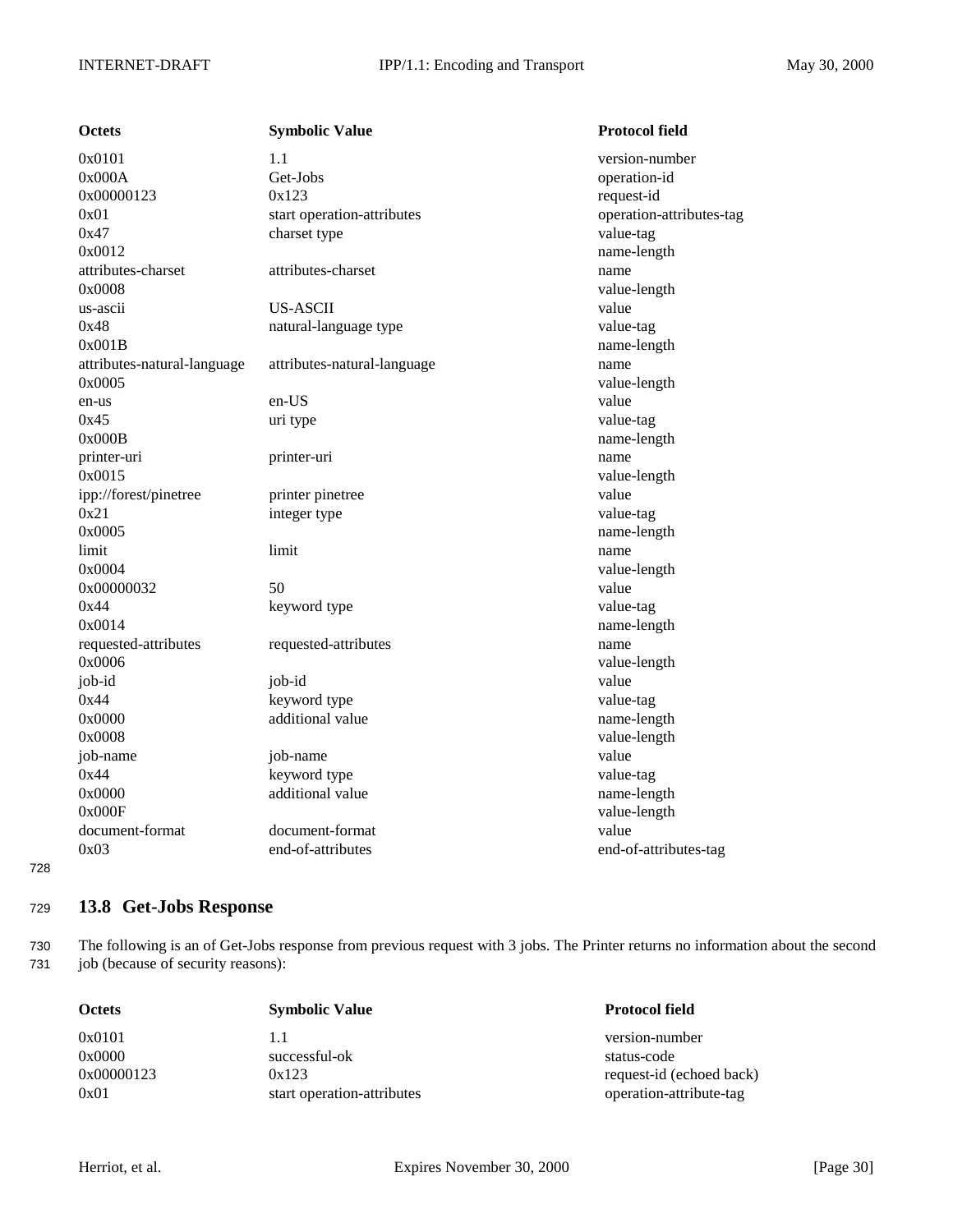| Octets               |
|----------------------|
| 0x47                 |
| 0x0012               |
| attributes-charset   |
| 0x000A               |
| ISO-8859-1           |
| 0x48                 |
| 0x001B               |
| attributes-natural-l |
| 0x0005               |
| en-us                |
| 0x41                 |
| 0x000E               |
| status-message       |
| 0x000D               |
| successful-ok        |
| 0x02                 |
| 0x21                 |
| 0x0006               |
| job-id               |
| 0x0004               |
| 147                  |
| 0x36                 |
| 0x0008               |
| job-name             |
| 0x000C               |
| 0x0005               |
| fr-ca                |
| 0x0003               |
| fou                  |
| 0x02                 |
| 0x02                 |
| 0x21                 |
| 0x0006               |
| job-id               |
| 0x0004               |
| 148                  |
| 0x36                 |
| 0x0008               |
| job-name             |
| 0x0012               |
| 0x0005               |
| de-CH                |
| 0x0009               |
| isch guet            |
| 0x03                 |

| Octets                      | <b>Symbolic Value</b>             | <b>Protocol field</b> |
|-----------------------------|-----------------------------------|-----------------------|
| 0x47                        | charset type                      | value-tag             |
| 0x0012                      |                                   | name-length           |
| attributes-charset          | attributes-charset                | name                  |
| 0x000A                      |                                   | value-length          |
| ISO-8859-1                  | ISO-8859-1                        | value                 |
| 0x48                        | natural-language type             | value-tag             |
| 0x001B                      |                                   | name-length           |
| attributes-natural-language | attributes-natural-language       | name                  |
| 0x0005                      |                                   | value-length          |
| en-us                       | en-US                             | value                 |
| 0x41                        | textWithoutLanguage type          | value-tag             |
| 0x000E                      |                                   | name-length           |
| status-message              | status-message                    | name                  |
| 0x000D                      |                                   | value-length          |
| successful-ok               | successful-ok                     | value                 |
| 0x02                        | start job-attributes (1st object) | job-attributes-tag    |
| 0x21                        | integer type                      | value-tag             |
| 0x0006                      |                                   | name-length           |
| job-id                      | job-id                            | name                  |
| 0x0004                      |                                   | value-length          |
| 147                         | 147                               | value                 |
| 0x36                        | nameWithLanguage                  | value-tag             |
| 0x0008                      |                                   | name-length           |
| job-name                    | job-name                          | name                  |
| 0x000C                      |                                   | value-length          |
| 0x0005                      |                                   | sub-value-length      |
| fr-ca                       | fr-CA                             | value                 |
| 0x0003                      |                                   | sub-value-length      |
| fou                         | fou                               | name                  |
| 0x02                        | start job-attributes (2nd object) | job-attributes-tag    |
| 0x02                        | start job-attributes (3rd object) | job-attributes-tag    |
| 0x21                        | integer type                      | value-tag             |
| 0x0006                      |                                   | name-length           |
| job-id                      | job-id                            | name                  |
| 0x0004                      |                                   | value-length          |
| 148                         | 149                               | value                 |
| 0x36                        | nameWithLanguage                  | value-tag             |
| 0x0008                      |                                   | name-length           |
| job-name                    | job-name                          | name                  |
| 0x0012                      |                                   | value-length          |
| 0x0005                      |                                   | sub-value-length      |
| de-CH                       | de-CH                             | value                 |
| 0x0009                      |                                   | sub-value-length      |
| isch guet                   | isch guet                         | name                  |
| 0x03                        | end-of-attributes                 | end-of-attributes-tag |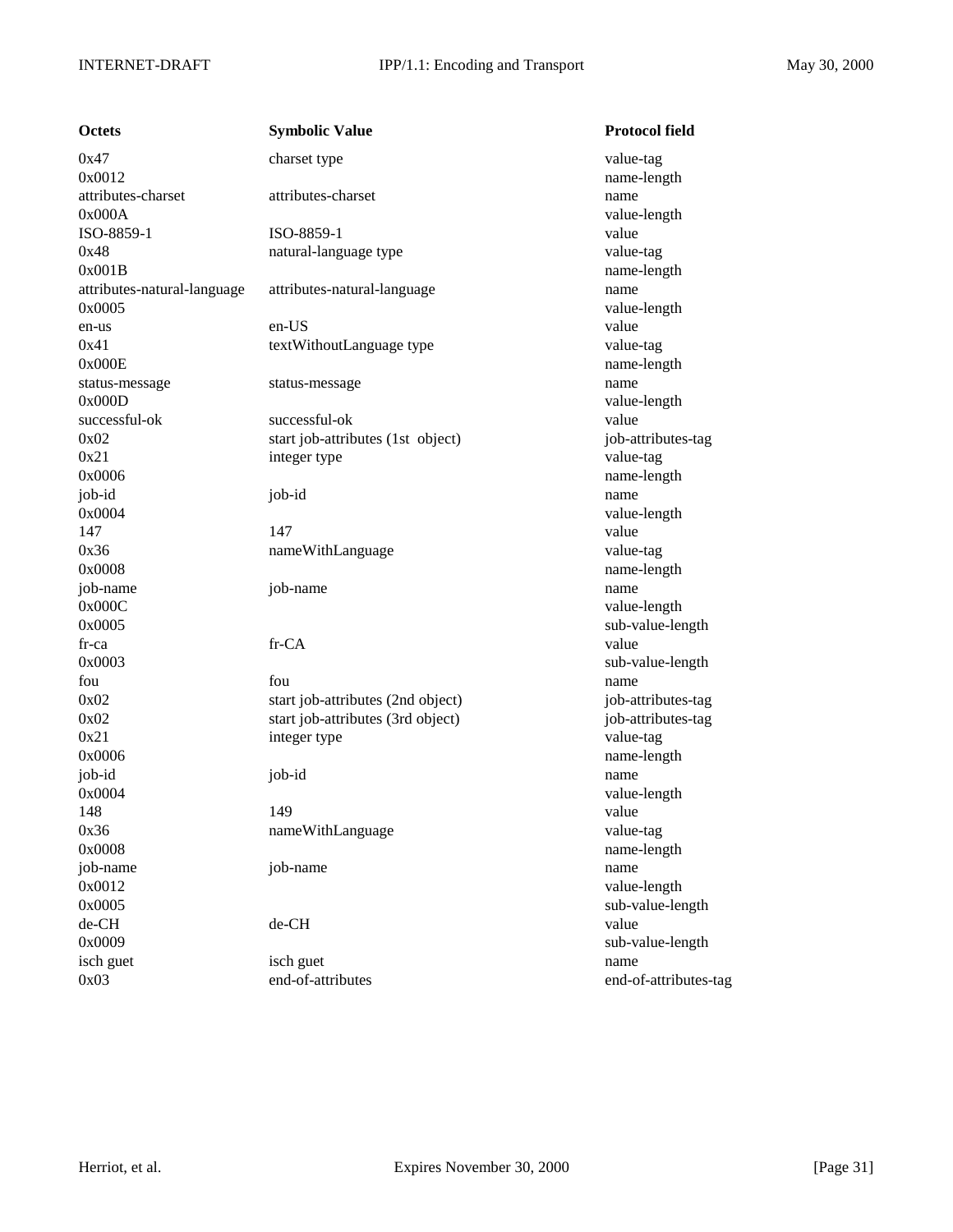# <span id="page-31-0"></span> **14. Appendix B: Registration of MIME Media Type Information for "application/ipp"**

 This appendix contains the information that IANA requires for registering a MIME media type. The information following this paragraph will be forwarded to IANA to register application/ipp whose contents are defined in Section [3 "Encoding of the](#page-4-0) [Operation Layer"](#page-4-0) in this document:

**MIME type name:** application

#### **MIME subtype name:** ipp

 A Content-Type of "application/ipp" indicates an Internet Printing Protocol message body (request or response). Currently there is one version: IPP/1.1, whose syntax is described in Section [3 "Encoding of the Operation Layer"](#page-4-0) of [ipp-pro], and whose semantics are described in [ipp-mod].

- **Required parameters:** none
- **Optional parameters:** none
- **Encoding considerations:**

 IPP/1.1 protocol requests/responses MAY contain long lines and ALWAYS contain binary data (for example attribute value lengths).

#### **Security considerations:**

 IPP/1.1 protocol requests/responses do not introduce any security risks not already inherent in the underlying transport protocols. Protocol mixed-version interworking rules in [ipp-mod] as well as protocol encoding rules in [ipp-pro] are complete and unambiguous.

#### **Interoperability considerations:**

 IPP/1.1 requests (generated by clients) and responses (generated by servers) MUST comply with all conformance requirements imposed by the normative specifications [ipp-mod] and [ipp-pro]. Protocol encoding rules specified in [ipp-pro] are comprehensive, so that interoperability between conforming implementations is guaranteed (although support for specific optional features is not ensured). Both the "charset" and "natural-language" of all IPP/1.1 attribute values which are a LOCALIZED-STRING are explicit within IPP protocol requests/responses (without recourse to any external information in HTTP, SMTP, or other message transport headers).

#### **Published specifications:**

- [ipp-mod] Isaacson, S., deBry, R., Hastings, T., Herriot, R., Powell, P., "Internet Printing Protocol/1.1: Model and Semantics" draft-ietf-ipp-model-v11-07.txt, May 22, 2000.
- [ipp-pro] Herriot, R., Butler, S., Moore, P., Turner, R., "Internet Printing Protocol/1.1: Encoding and Transport", draft-ietf-ipp-protocol-v11-06.txt, May 30, 2000.

## **Applications which use this media type:**

Internet Printing Protocol (IPP) print clients and print servers, communicating using HTTP/1.1 (see [IPP-PRO]), SMTP/ESMTP,

 FTP, or other transport protocol. Messages of type "application/ipp" are self-contained and transport-independent, including "charset" and "natural-language" context for any LOCALIZED-STRING value.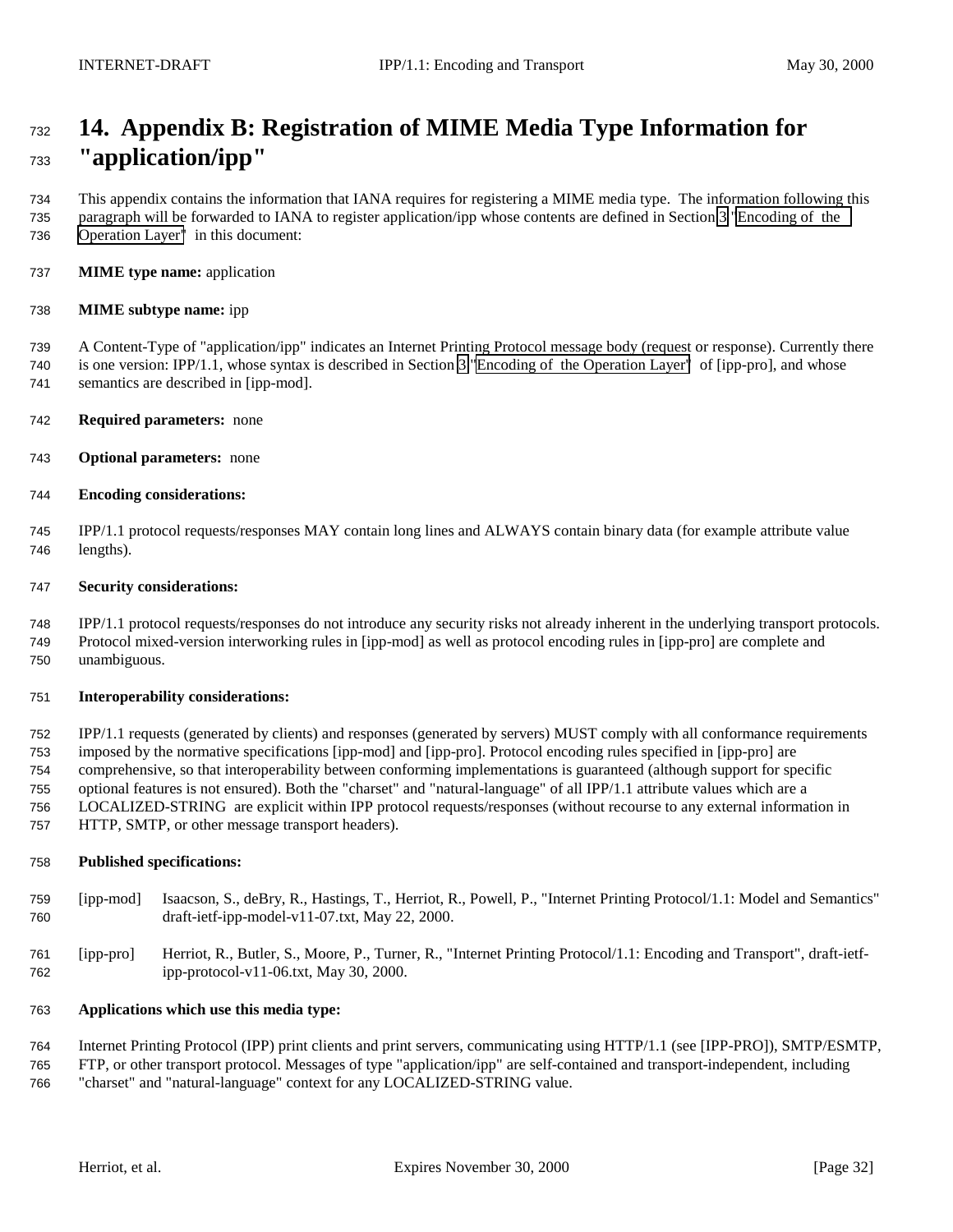#### <span id="page-32-0"></span>**Person & email address to contact for further information:**

| 768 | <b>Tom Hastings</b>                  |
|-----|--------------------------------------|
| 769 | Xerox Corporation                    |
| 770 | 737 Hawaii St. ESAE-231              |
| 771 | El Segundo, CA                       |
| 772 | Phone: 310-333-6413                  |
|     | Fax: 310-333-5514                    |
| 773 |                                      |
| 774 | Email: hastings@cp10.es.xerox.com    |
| 775 |                                      |
|     | or                                   |
| 776 | Robert Herriot                       |
| 777 | Xerox Corporation                    |
| 778 | 3400 Hillview Ave., Bldg #1          |
| 779 | Palo Alto, CA 94304                  |
|     |                                      |
| 780 | Phone: 650-813-7696                  |
| 781 | Fax: 650-813-6860                    |
| 782 | Email: robert.herriot@pahv.xerox.com |
|     |                                      |
| 783 | <b>Intended usage:</b>               |
|     |                                      |
| 784 | <b>COMMON</b>                        |
|     |                                      |

# **15. Appendix C: Changes from IPP/1.0**

- IPP/1.1 is identical to IPP/1.0 [RFC2565] with the follow changes:
- 1. Attributes values that identify a printer or job object use a new 'ipp' scheme. The 'http' and 'https' schemes are supported only for backward compatibility. See section [5.](#page-16-0)
- 2. Clients MUST support of Digest Authentication, IPP Printers SHOULD support Digest Authentication. See Section [8.1.1](#page-18-0)
- 3. TLS is recommended for channel security. In addition, SSL3 may be supported for backward compatibility. See Section [8.1.2](#page-18-0)
- 4. It is recommended that IPP/1.1 objects accept any request with major version number '1'. See section [9.1.](#page-19-0)
- 5. IPP objects SHOULD return the URL scheme requested for "job-printer-uri" and "job-uri" Job Attributes, rather than the URL scheme used to create the job. See section [9.2.](#page-19-0)
- 6. The IANA and Internationalization sections have been added. The terms "private use" and "experimental" have been changed to "vendor extension". The reserved allocations for attribute group tags, attribute syntax tags, and out-of-band attribute values have been clarified as to which are reserved to future IETF standards track documents and which are reserved to vendor extension. Both kinds of extensions use the type2 registration procedures as defined in [ipp-mod].
- 7. Clarified that future "out-of-band" value definitions may use the value field if additional information is needed.